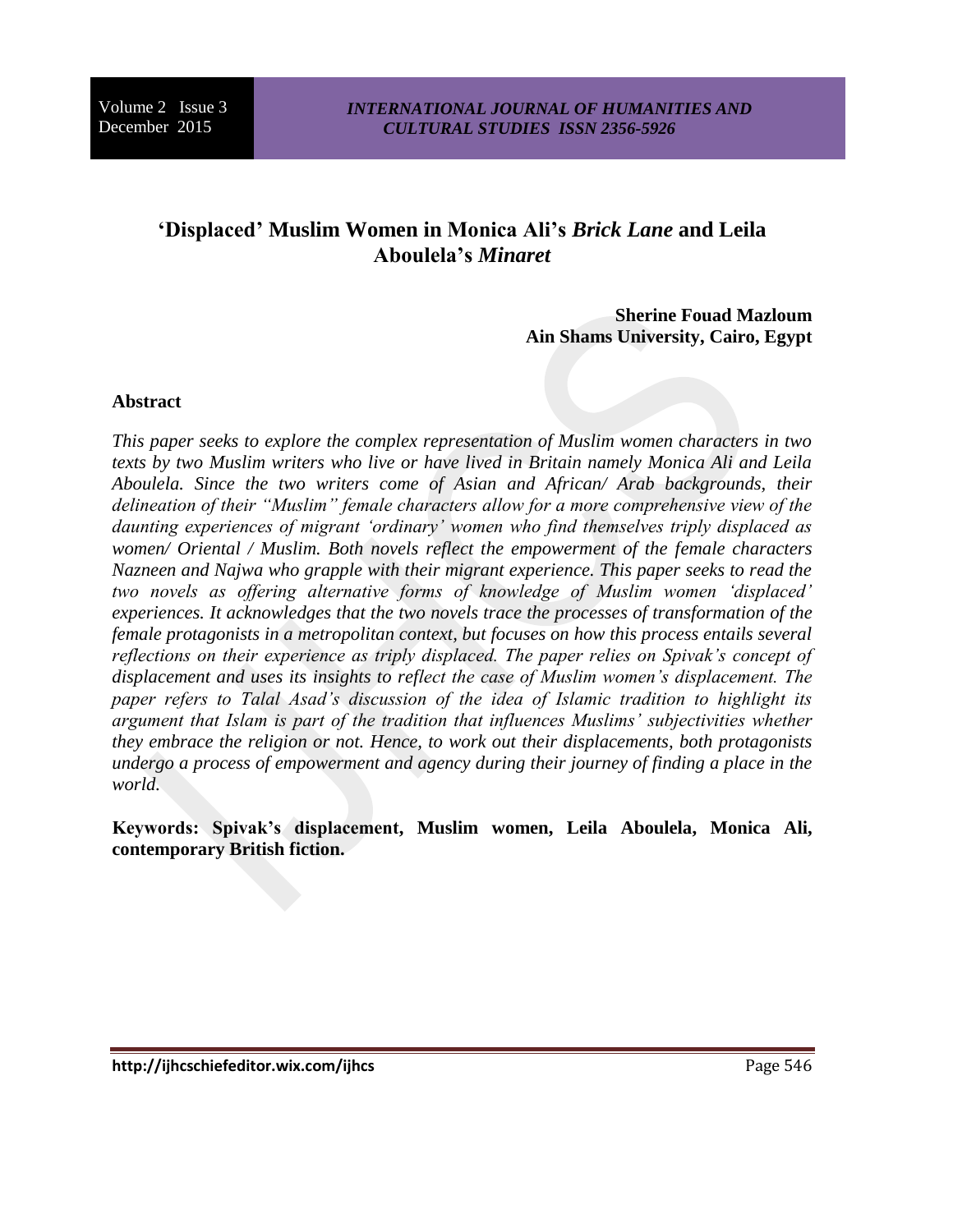#### *INTERNATIONAL JOURNAL OF HUMANITIES AND CULTURAL STUDIES ISSN 2356-5926*

Both Monica Ali and Leila Aboulela write their fictions in post 9/11 context which repeatedly shows Islam "as the Western world's other" (Nash 5). Nash points out that critique of traditional beliefs in diasporic ethnic communities in favor of "the liberal western values" (Nash 27) is common among migrant fiction. Many critical views stress *Brick Lane*'s tendency to critique Bengali values in favor of liberal western values. To name just a few, Marx, Cormack and Brouillette focus on western feminist readings of *Brick Lane*. John Marx uses *Brick Lane* as an example that women change in the process of globalization. However, his observation that "*Brick Lan*e considers Nazneen and Hasina as working in a comparative field whose complexity exceeds the binary of North and South" (17) draws attention to the need to reread such a complexity. Alistair Cormack claims that *Brick Lane* "is particularly of interest as an examination of the double bind that female migrants face, treated as alien by their host nation and as commodities by the men in their own communities" (700). Sarah Brouillette reads *Brick Lane* as a gentrification tale in which Monica Ali portrays women's liberation from traditional gender roles becoming the provider for her daughters at the end (428). On the other hand, Eva Hunter suggests "Najwa's limitations [in *Minaret*] reflect Aboulela's own aversion to and misunderstanding of Western culture" (92). Other critical views on Monica Ali's *Brick Lane* (2003) and Leila Aboulela's *Minaret* (2005) have tended to interpret the two novels within the larger framework of the debate between secular feminists and Islamic feminism. Tancke sums up the argument concerning the two novels pointing out that Monica Ali's *Brick Lane* and Leila Aboulela's *Minaret* along with Zadie Smith's *White Teeth* are novels "emblematic of the current cultural and political tendency to problematise facile visions of multiculturalism and to instead draft a more complex account of multicultural reality; they exemplify the parallel trend in British fiction to question exclusively celebratory accounts of multicultural coexistence" (4). He adds "Similarly to *Brick Lane*, Leila Aboulela's *Minaret* is set against a backdrop of blurred cultural allegiances and post-9/11 Islamophobia. It differs from *Brick Lane*, however, in the way in which Islam features prominently in the female protagonist's sense of self. *Minaret*  does not involve a stereotypically "Western" emancipatory tale, conflicted though one of these might be, as does *Brick Lane*" (8). Tancke's contention is similar to other reviewers and critics who seem to categorize the two novels as representing two opposite stories of Muslim women with Ali's character opting for western feminist modes of agency and the other adopting an essence of Islam.<sup>1</sup>

In fact, both novels reflect the empowerment of the female characters Nazneen and Najwa who grapple with their experience of tripled othering as Muslims, colored (Asian/African) and female in the western metropolis city of London. This paper seeks to read the two novels as offering alternative forms of knowledge of Muslim women 'displaced' experiences. It acknowledges that the two novels trace the processes of transformation of the female protagonists in a metropolitan context, but focuses on how this process entails several reflections on their experience as triply displaced.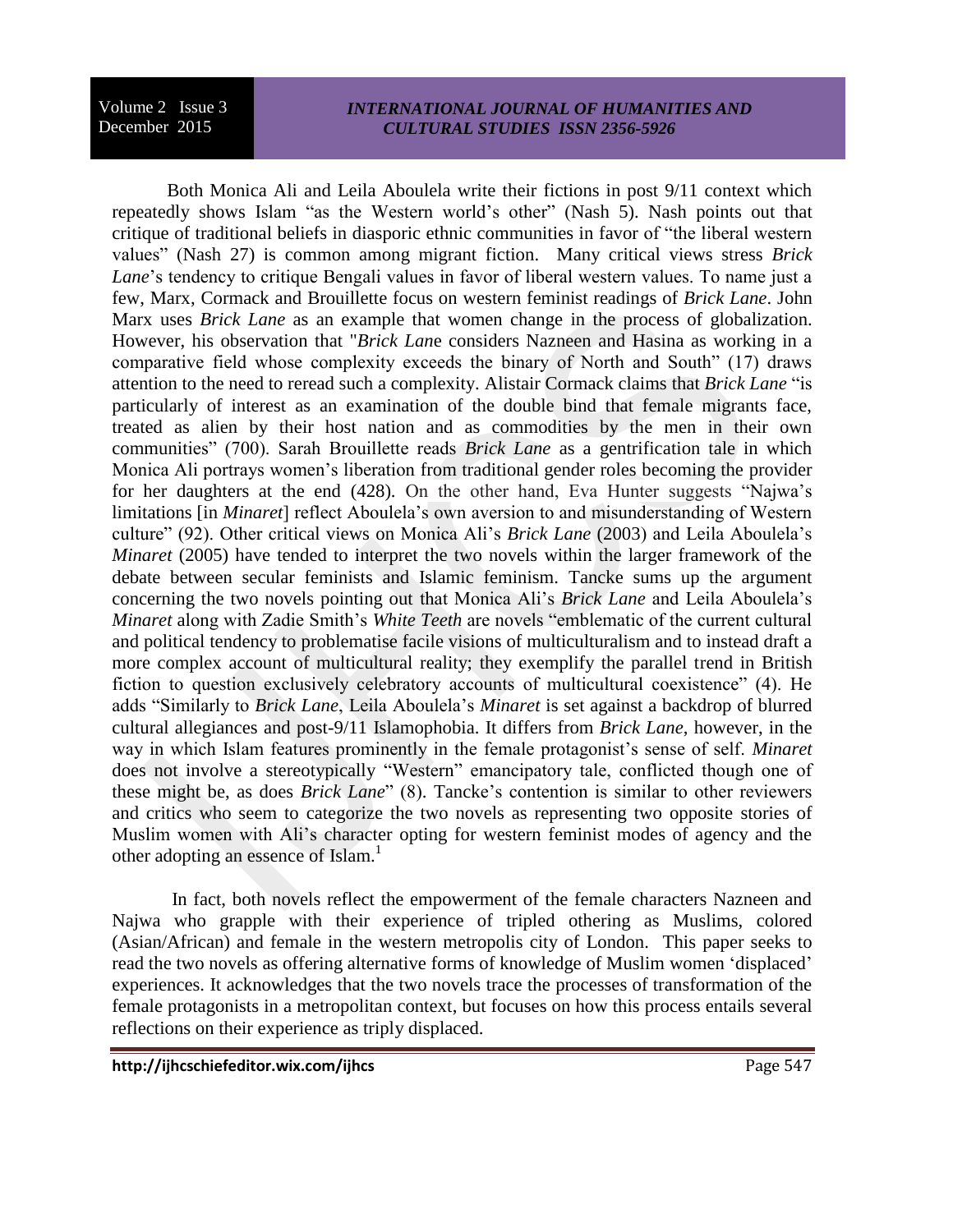## *INTERNATIONAL JOURNAL OF HUMANITIES AND CULTURAL STUDIES ISSN 2356-5926*

Both Nazneen and Najwa undergo a process of empowerment which allows them to come to terms with the challenges of migrant experience. Despite different interpretations of this process of empowerment, both Nazneen and Najwa experience displacement and their empowerment stems from their agency and their engagement with their newly acquired systems of knowledge. The aim of this paper is to examine the two female protagonists', Nazneen and Najwa, transformation in light of Spivak's concept of displacement analyzing the process of empowerment as an attempt to deconstruct the assumed binary opposition that categorizes *Brick Lane* as the triumph of secular feminism and *Minaret* as the representative of "Halal fiction" (Ghazoul). This paper considers both female protagonists to be part and parcel of a displaced experience that is far more complex than the simple choice of west over east paradigm. Talal Asad's discussion of Islam as a shaping social force in the lives of practicing and non-practicing Muslims is used to shed light on Muslim women migrant experiences as the complex product of multiple factors with the cultural encounter with the West as one of these factors. Exploring Nazneen and Najwa's complex interactions across and through displacement, ambivalence and ambiguity allows transcendence of the polarities configured by the reception and categorization of these two novels. Hence, this paper will discuss the concept of Spivak's displacement and its relevance to the current analysis of Muslim female experience in the two texts, it will highlight Talal Asad's ideas on Islamic tradition and point out how they provide new understanding of Muslim women representations in Ali and Aboulela's fictional accounts and finally show how the two texts could be read as two facets of the ordinary Muslim women migrant experience in a metropolis city despite attempts to consider them as representative of a polarity showing the triumph of secular feminist western views versus an Islamic feminist alternative. The underlying argument rests on the idea that the complementary reading of Nazneen and Najwa as different yet ordinary Muslim women living in the west would allow transcendence of the stereotypical categorization of Muslim women as the Westernized emancipated model or the Orientalist subjugated/passive fundamentalist. The paper is divided into four parts including an overview of Spivak's concept of displacement in relation to the two female protagonists' triple displacement; an analysis of the two protagonists' complex relation with their bodies and clothes especially the veil and finally the significance of Asad's discussion of Islamic tradition in offering new insights into the two Muslim female protagonists processes to find a place in the world.

## **Spivak's Displacement and Displaced Muslim Women:**

Our postmodern age is characterized by an increasing sense of displacement. Najwa associates her sense of displacement with her color and her migrant position, "For the first time in my life, I disliked London and envied the English, so unperturbed and grounded, never displaced, never confused. For the first time, I was conscious of my shitty-coloured skin next to their placid paleness"(Aboulela 174). Displacement in this sense is linked to lack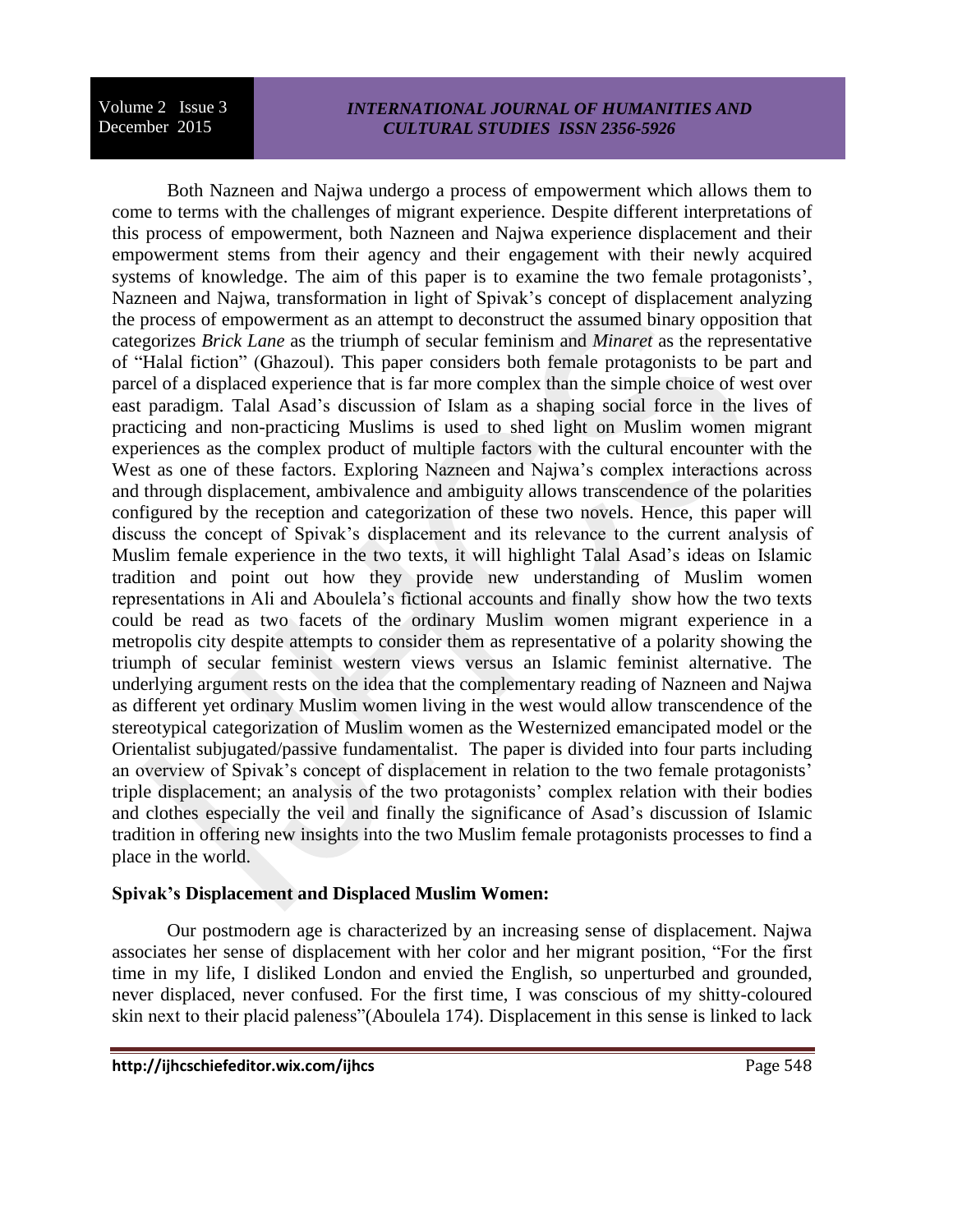## *INTERNATIONAL JOURNAL OF HUMANITIES AND CULTURAL STUDIES ISSN 2356-5926*

of stability, lack of a home country, and a coloured skin. Najwa, the dark-coloured Sudanese living in London echoes Homi Bhabha's concept of the "unhomely" which regards migration as "a process of displacement and disjunction that does not totalize" (5). Bhabha's concept sets the basis for postcolonial theorization on migration and highlights how Aboulela and Ali's texts are interpreted as examples of migratory experience and how the issue of colour contrasts and alienates both Nazneen and Najwa from the surrounding whiteness of the English. On the other hand, the two protagonists have no real connections with their original nations, Bangladesh and Sudan respectively. Throughout Nazneen's thirty five years – she is born in 1967 and lives in London from 1985 to 2002- her only connection with her homeland is her sister's Hasina's letters. The parts of *Minaret* which actually take place in Sudan show Najwa as an onlooker, an outsider who spends her days in the American club listening to Bob Marley and eating "pizza, pepsi, chips and tomato ketchup" (Aboulela 46). Najwa's alienation is caused by her "[coming] down in the world" (Aboulela 1). Before becoming a maid, she used to feel more comfortable in London than Sudan, "Our First weeks in London were OK. We didn't even notice that we were falling….Omar and I could not help but enjoy London" (Aboulela 56).

As Muslim women and third world migrants, Nazneen and Najwa are triply displaced. Spivak explains in her article "Displacement and The Discourse of Women" that Derrida builds on Nietzsche's formulation of women's capacity for masquerade and uses the woman figure as a model of uncertainty to criticize phallocentricism. However, the woman remains "a substitute"; the hypothesis or "the supposition". Spivak dwells on the notion of woman "originary displacement" in Nietzsche and Freud but she also makes use of Derrida's notion that although all human beings are displaced, in a discourse that privileges the center, women alone can be diagnosed as such. Spivak contends that the feminist project has privileged woman in a way that reproduces her displacement. What Spivak warns against is that even in a deconstructionist discourse that aims to expose essentialism, women are still the excess subject to the projection of male failures. The feminist project of the subaltern seeks to rewrite the social text. This rewriting, according to Spivak, is not an establishment of new meanings but an attempt to expose the errors in the established system of meaning. In "Bonding in Difference", an Interview with Alfred Arteaga, Spivak states that deconstruction entails the exposure of errors by "constantly and persistently looking into how truths are produced.... [it is] a persistent critique of what one cannot not want" (24).

On the one hand, the western discourse of power has created versions of truth about women that subjugate and marginalize them  $2$ . On the other hand, discourses on Muslim African and Asian women have created versions of truth about Islam and Muslim women that dehumanize them.<sup>3</sup> The Islamophobia fetish is contested and exposed through an analysis of the Muslim migrant subaltern woman's displacement. Spivak's model allows "the displaced figuration of the 'third- world woman' caught between tradition and modernity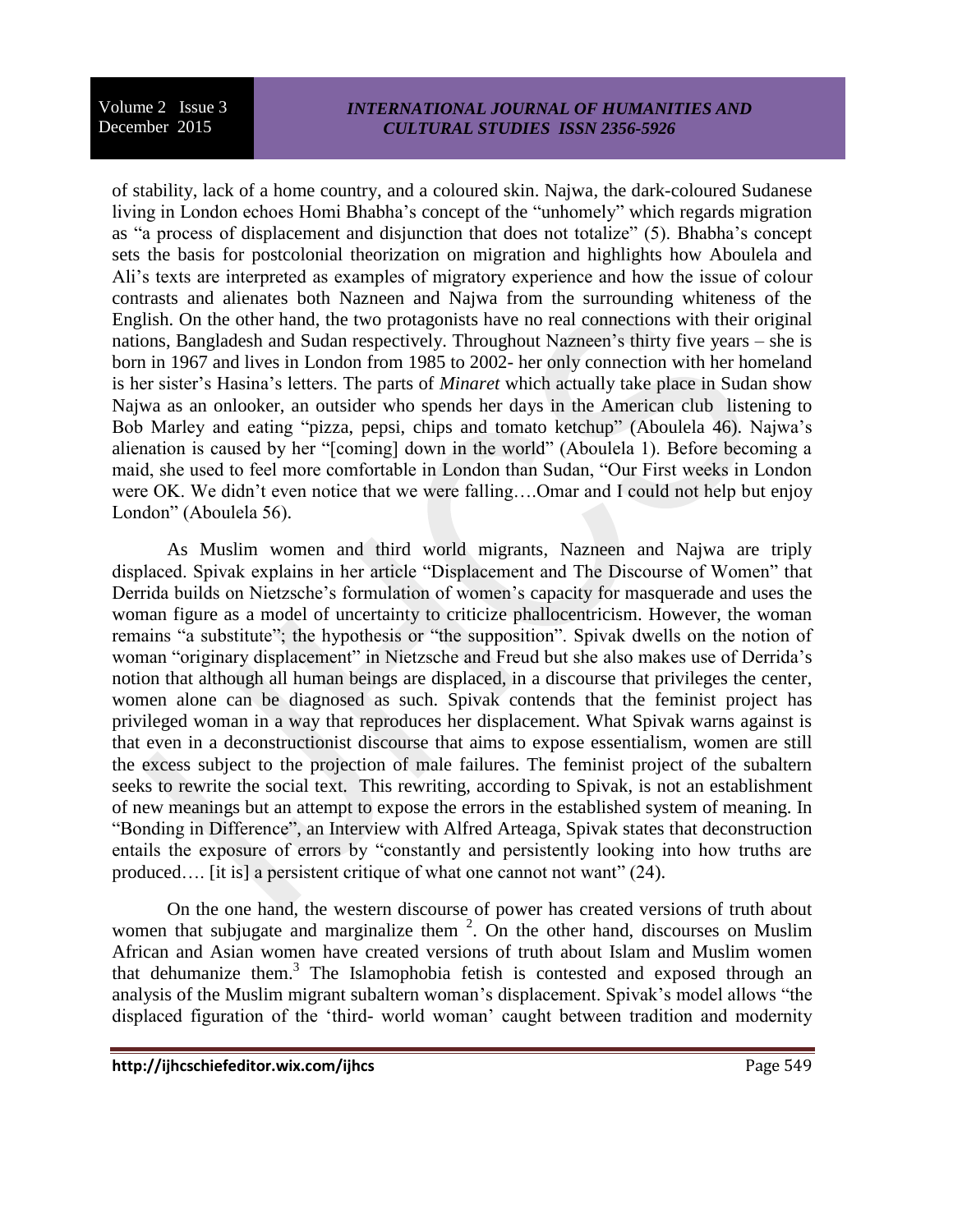## *INTERNATIONAL JOURNAL OF HUMANITIES AND CULTURAL STUDIES ISSN 2356-5926*

(Spivak, *Critique of Postcolonial Reason* 304) to speak though it does not guarantee that she will be heard (Spivak, *Critique of Postcolonial Reason*, 247). Since the subaltern is a "divided and dislocated subject whose parts are not continuous or coherent with each other" (Spivak "Can the Subaltern Speak?" 276), the place of free will of this constituted sexed female subject is "dubious" (302). The argument on displacement is closely linked to the ability to exercise free will and to be heard. These two abilities are part of the transformation processes that involve Nazneen and Najwa. Analyzing these processes expose how "truths" about Muslim migrant women experience are constructed as part of the larger patriarchal discourse, whether Western or Islamic, which silences women.

Nazneen and Najwa's migrant position places them in constant otherness which gradually allows them a special form of knowing. Their fictional narratives problematize the relationship between their bodies, their Islamic/orientalist culture and their newly acquired form of knowledge. Both characters think of themselves as limited and even stupid and they constantly look to the men around them for guidance. Najwa contemplates her position reflecting her inability to be independent, "I wished I could feel like an emancipated young student driving her own car with confidence…. In Khartoum only a minority of women drove cars and in university less than thirty per cent of students were girls- that should make me feel good about myself. But I preferred it when Omar was with me," (Aboulela 10). Despite her apparent limitation, Najwa bears the change of fortune with admirable strength. Her wisdom is constantly shown especially when contrasted to Tamer's idealistic impulsiveness. Reflecting on the fact that there are no differences between men and women in the grave, Najwa is stressing not only a religious belief but also an emancipatory philosophical note, "All through life there were distinctions-toilets for men, toilets for women; clothes for men, clothes for women- then, at the end, the graves were identical. Similarly, Nazneen is "an unspoilt girl from the village….Not tall. Not short. Around five foot two. Hips are a bit narrow but wide enough, I think, to carry children. All things considered, I am satisfied" (Ali 22-23). The narrative constitutes her as a sexed female subject following Spivak's concept. Gradually her knowledge allows her to see beyond the oppositional framework of Karim, her lover, who is always looking for an opponent to engage with. Commenting on the withdrawal of The Lion Hearts, the opponents of Karim's activists' group in the novel, The Bengal Tigers, Nazneen suggests "Make another march"; She adds "Why you have to do it against someone?" When she declares "make it into a celebration. Some singing, some dancing" (Ali 346), she is presenting an alternative insight to the east/ west polarity which reproduces violence. An insight which this paper claims comes from the two female characters' displaced positions which allow them to expose the stereotypical constructions of systems of meaning reenacted by Western and Islamic patriarchal discourses.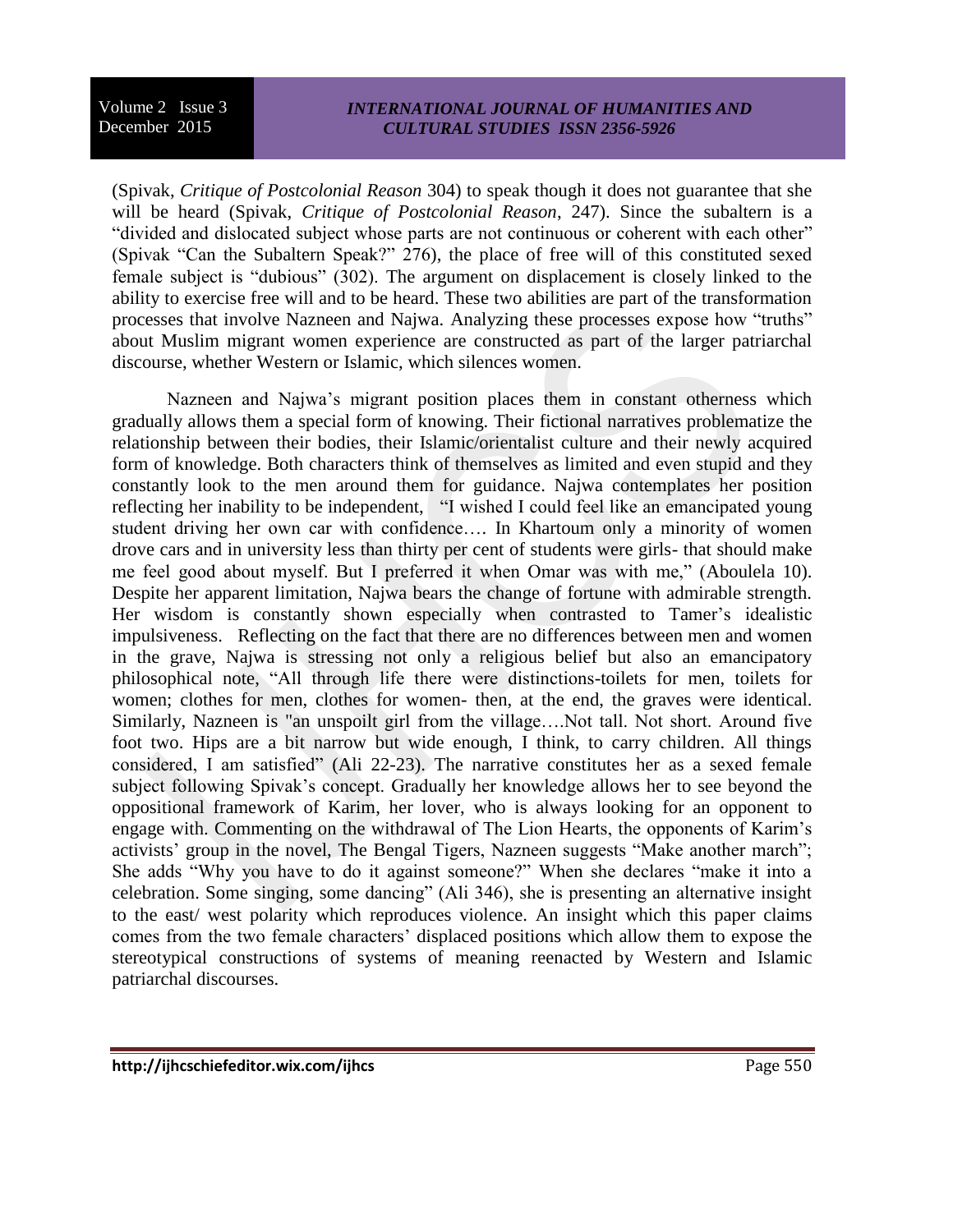## *INTERNATIONAL JOURNAL OF HUMANITIES AND CULTURAL STUDIES ISSN 2356-5926*

The sexual engagement with men of the world, Karim and Anwar, allow Nazneen and Najwa access to information and knowledge beyond their understanding. Karim in *Brick Lane* and Anwar in *Minaret* represent forms of patriarchal knowledge but being displaced coloured individuals in the metropolis underlie their confusion and expose them as failures. They project their failure on Nazneen and Najwa fulfilling Spivak's interpretation of women as substitutes. However, the two women characters outgrow their lovers through their ability to perceive things differently. In an article entitled "To Know What's what: Forms of Migrant Knowing in Monica Ali's *Brick Lane*", Angelia Poon points out how Ali's text shows that "only through the acknowledgment of the instability and relativity of knowledge that any foundation of political action or moral praxis may be built" (428). Chanu, Nazneen's husband, embody the quest for absolute and certain knowledge which he tries to seek in London by studying different disciplines but which he confesses that he cannot attain except back home in Bangladesh. His sense of displacement is highlighted in his conversations with another displaced character Dr. Azad. Both Chanu and Azad are in search of "a place in the world" (Ali 264). They reflect another form of male migrants' failure. Both Azad and Chanu experience the going home syndrome which will supposedly provide the stability of knowledge. Dr Azad explains how migrants construct a concept of home which has all the truths to help them face the confusions and challenges of the host country, "They don't ever really leave home," he says. "Their bodies are here but their hearts are back there" (Ali 32). Both Chanu and Azad try to forge a constructed fictional place through their conversations, "They did what friends do, talked. From time to time their conversational paths intersected. More frequently, they talked around each other" (Ali 247). However, it is Nazneen who is aware of their illusionary quest for a place in the world, "It no longer amazed Nazneen that these fictions should be so elaborately maintained. What worried her now was the possibility of their collapse. The fence that they formed, though rotten, was better than nothing" (Ali 246). Chanu and Azad embody the displacement and disillusionment of migrant's experience which perpetuates Orientalist and Imperialist discourses. The same argument is reflected in Anwar's inherent inferiority in *Minaret*. Commenting on one of the Western converts to Islam whom Najwa praises; Anwar perpetuates the Orientalist discourse of inferiority "You say that because as Muslim our self esteem is so low that we're desperate for approval. And what greater stamp of approval can there be than a white man's?" (Aboulela 159) Both novels acknowledge the resurgence of imperialist/orientalist discourse post 9/11. Poon points out that knowledge claims became necessary post 9/11; however, "the tendency to reach clear cut principles of religious fundamentalism and totalizing knowledge systems" are constantly being challenged by *Brick Lane*. Poon adds that the only thing Ali asserts is "the instability of knowing" (429). The same argument extends to *Minaret*. The two novels span over periods of time which witnessed the rise of racial, ethnic and religious antagonism. *Brick Lane* focuses on the unfolding of events over two decades from 1985 to 2002. Similarly *Minaret*, despite its technique of shifting time and place, covers the periods from 1984 to 2004. They show that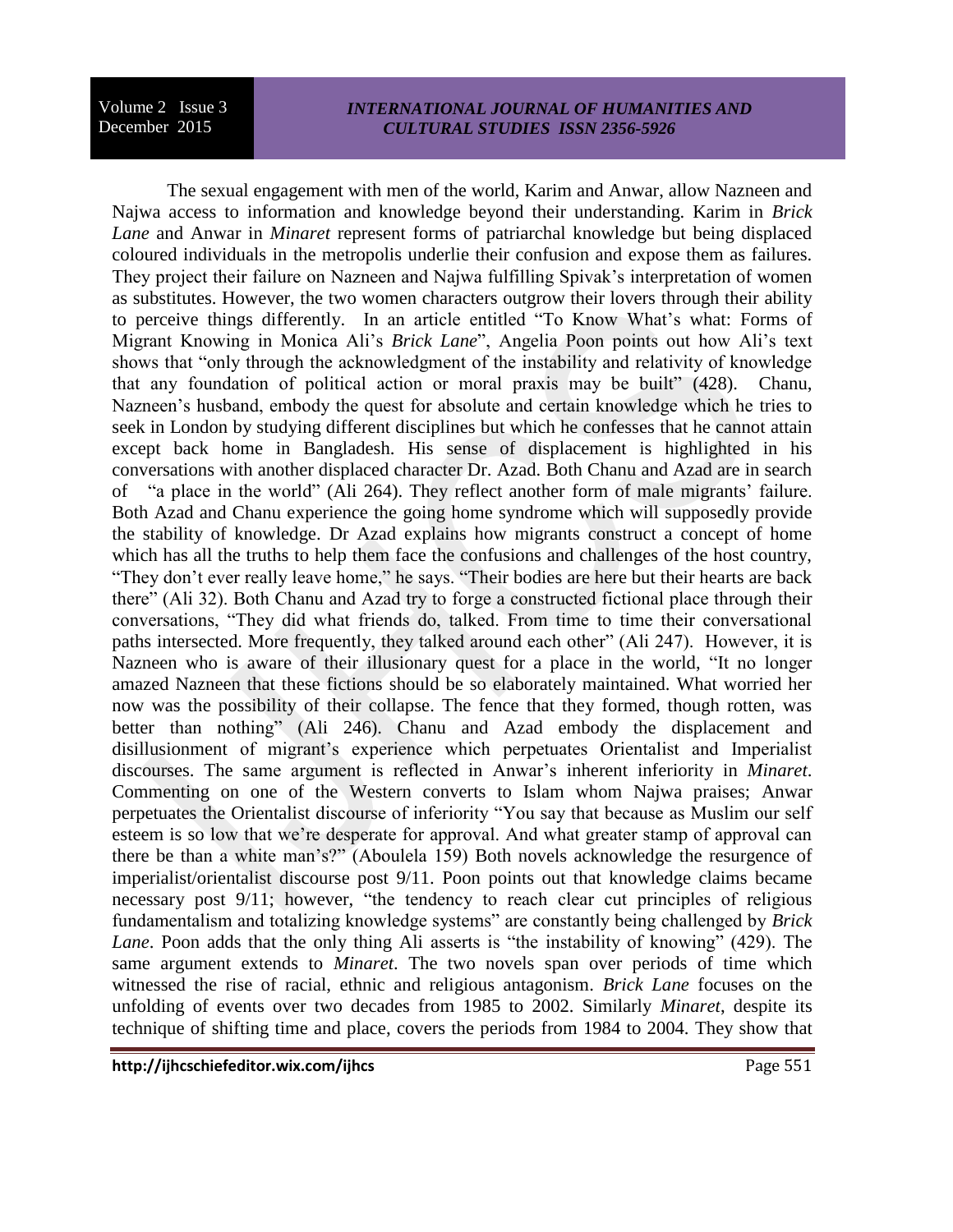misconceptions in systems of knowing are inherent in patriarchal discourse. Phallocentricism in this sense is not the outcome only of Western civilization but is echoed in Islamic fundamentalism as well. What Nazneen and Najwa represent is a way out of these polar meanings that can embrace difference. Hence, it is one of the attempts to reach Bhabha's middle ground. A reading of how the two female characters expose the fixity of established discourse emphasizes the instability of knowing which enables agency.

The two novels underlie the instability of knowing. Both Nazneen and Najwa do not refer to a stable home land that has all the right answers whereas Chanu, Karim, Tamer and to an extent Anwar seek a 'truth' which privileges one side of the polarity whether it is a fixed concept of home, Islam, or activism. Najwa and Nazneen reflect the deconstructionist tendency of Spivak's concept and evade the binary opposition represented by some postcolonial studies which argue that the Occidental epistemological production of knowledge is set against an Oriental inability to produce Knowledge or the essentializing fundamentalist claim to truth. Spivak warns against forms of western knowledge that "[decouples] secularism with Judeo- Christian traditions" and "de-transcendentalize all other religions but the religion that governs …[western] idiom" (*An Aesthetic Education in The Era of Globalization* 394). Spivak points out that secularism informed by Judeo-Christian concepts have been rendered as universal (396). That is why she urges the exposure of this alleged universality to allow race specific, class-specific and gender specific voices to hold up a just world (396). Asad highlights a similar point to Spivak when he discourages the "notion of Europe as the true locus of Christianity and the Middle East as the true locus of Islam"; he further objects to religion "being represented as the essence of a history and a civilization" (Asad, "The Idea of an Anthropology of Islam" 4). Hence, both Spivak and Asad argue against essentializing forms of knowledge and acknowledge the possibility of exposing errors in systems of knowledge.

Spivak's argument highlights two important points for this research. First, that Western discourse of democratic secularism is closely linked to religious and cultural discourses of power. Second, that a post-occidental discourse requires a realization that knowledge formation of western modernity occurred within a metropolitan-peripheral framework that affected how we as Muslims conceive European/Western origins and hegemonized western conceptual authority. Spivak understands that the subaltern cannot speak and that it is the role of the intellectual to try to voice a different set of social values to resist those of the dominant forces. Spivak's argument allows us to consider Ali and Aboulela's novels as an attempt to voice such an alternative set of social values. Giving voice to their 'different' Muslim women characters, Ali and Aboulela try to show how Muslim women can find their chosen place in the world despite attempts to hegemonize them whether within western or Islamic fundamentalists' frameworks. They show that both frameworks essentialize and categorize Muslim women.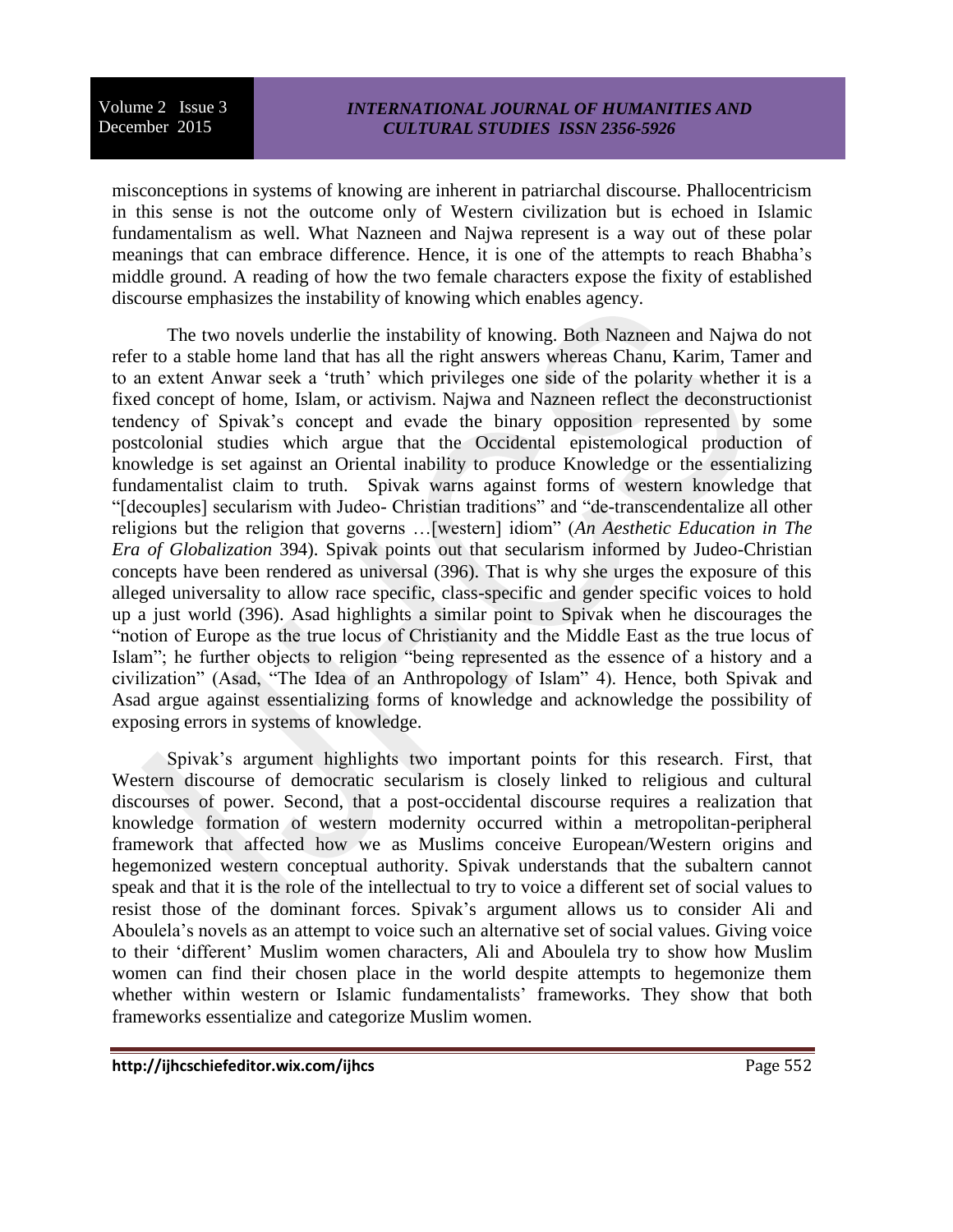## *INTERNATIONAL JOURNAL OF HUMANITIES AND CULTURAL STUDIES ISSN 2356-5926*

What *Minaret* and *Brick Lane* attempt to show is that the subaltern Najwa and Nazneen have no "originary essence", to use O'Hanlon term, to relate to. Instead their existence is that of fragments and their consciousness is constructed through their awareness that there is no "essential belonging" (O'Hanlon 81). In discussing the politics of knowledge production, Edward Said in *Orientalism* has argued that "because of Orientalism, the Orient was not (and is not) a free subject of thought or action" (3). Zine contends that Said's argument means that discussions of Muslims or Muslim women have already been discursively determined. As a result, there is no pure space from which to create counternarratives that capture the complexity which recurrent archetypes obscure and deny (Zine). In the process of exposing errors in systems of knowing, both Nazneen and Najwa come to unlearn what they have known in their earlier days. Najwa's consciousness is shaped by realizing the lies that she lived in Sudan. Her father is a corrupt official "Mr Ten Per Cent" (Aboulela 44) and her brother is a drug addict. Nazneen's realization that her mother committed suicide and did not die in an accident like she was told makes her question the Bengali culture and her belief in fate. Nazneen's whole life revolves around her firm belief that her life is in the hands of God and hence she has no choice. She is told that her own introduction to the world was a miracle ordained by God. During her son's illness, she contemplates her options and resorts to the declaration pronounced years back by Banesa, the mid wife, "Fate will decide everything in the end, whatever route you follow" (Ali 16). Nazneen's fatalism is a perpetuation of Orientalist discourse referred to by Said in his *Orientalism* as part of the colonizer's power over the colonized. Nazneen is depicted as a woman who is convinced that "it [is] her place to sit and wait" (Ali 101). Such an essentialist concept of Islam is not only part of western discourse but of Islamic fundamentalists' discourse as well. However, Nazneen's journey of knowing allows a critique of both the fatalist cultural tradition of Bangladesh and western essentialist thought. Similarly, Najwa's consciousness does not perpetuate traditional Muslim stereotyping despite critiquing western misconceptions of Islam. Adopting Islamic faith in Najwa's case is an exercise of free will not the surrender to fate. This is especially evident in the times she reflected on how she believes that she must pray but she cannot. Choosing to become a devout Muslim is the decision she takes when she feels ready to adopt a new way of life. The two protagonist's processes of knowing are shaped by two decisive factors: their bodies and clothes.

## **Muslim Women and The Body:**

Toril Moi shows that woman's subjectivity is rooted in her body. Explaining De Beauvoir's understanding of the concept, Moi writes

> For Beauvoir, the body is our medium for having a world in the first place. We perceive the world through the body, and when the world reacts to our body in a more or less ideologically oppressive way, we react to the world. Our subjectivity is constituted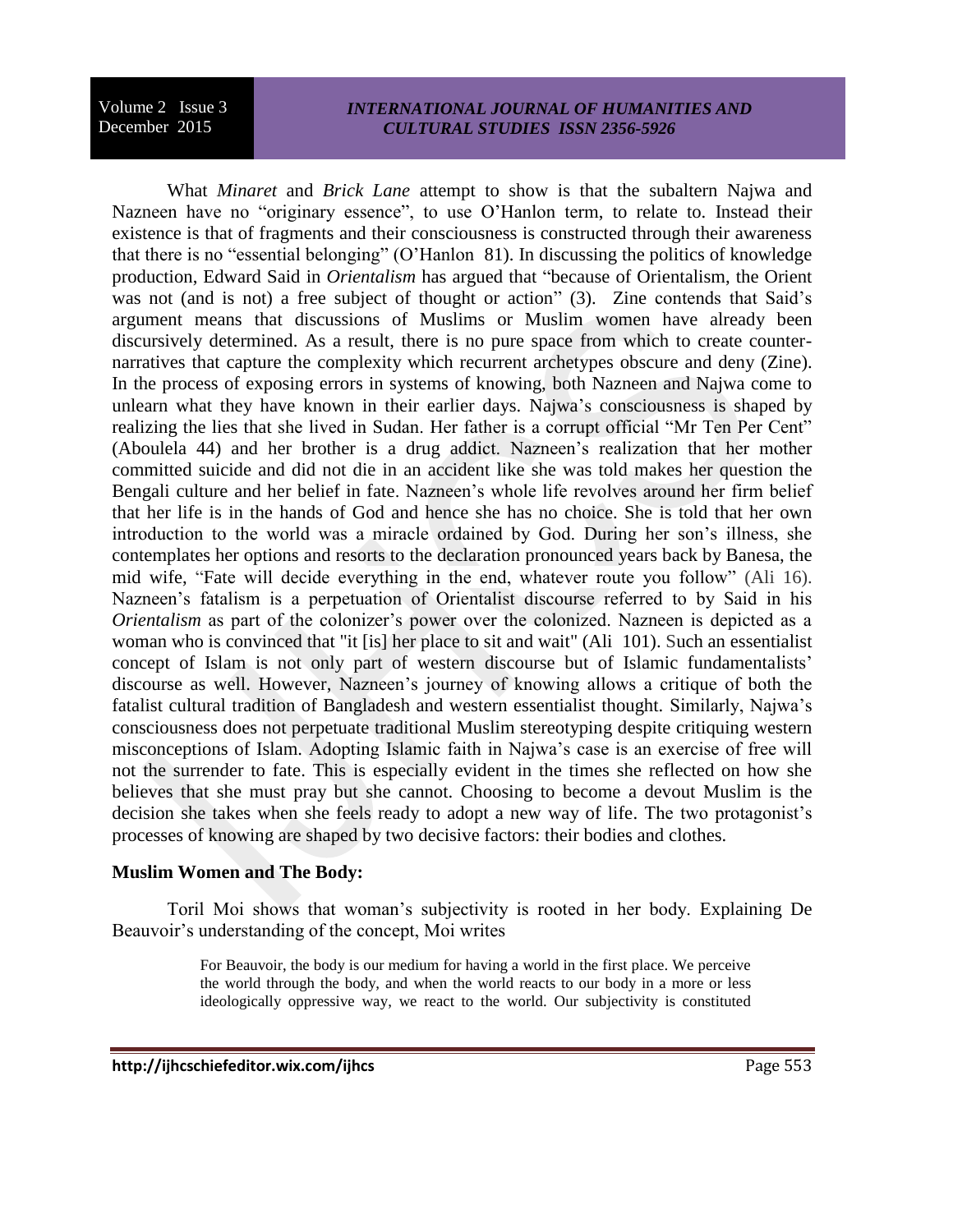through such ongoing, open-ended interaction between ourselves and the world. We constantly make something of what the world makes of us. (391)

The body says Moi, "is perhaps the fundamental ingredient in the make-up of our subjectivity. Yet subjectivity can never be reduced to some bodily feature or other". Subjectivity is "open-ended interaction" with the otherness of the world (391). In "Displacement and the Discourse of Woman", Spivak points out that a woman's body is part of her displacement. It is the site of coercion and marginalization which reproduce her otherness. Spivak writes "within the historical understanding of women as incapable of orgasm, Nietzsche is arguing that impersonation is woman's only sexual pleasure" (170). Whereas Spivak links the coercion of women's body with the inability to speak, Moi associates exploring the body with the ability to interact. Regaining the body is an integral theme in both feminist and postcolonial feminist studies. Judith Butler draws attention to the fact that subordination is both "the condition for and instrument of agency"; therefore, the conditions and processes that secure the subject's subordination entail her becoming a selfconscious agent (10). Hence, the ideas of the female body as a trope, a site for subordination and agency, and a vehicle for a simultaneous interaction within the woman and with the outside others applies to Nazneen and Najwa's negotiations with their bodies despite the difference of the outcome of these negotiations. On the one hand, Njawa covers up her body by the veil while Nazneen ravels in the experience of gaining control over her body embodied in her ice-skating at the end of the novel.

Nazneen's sexual relations involve masquerading, indicative of Spivak's argument. Her body is a sexed object manipulated by both Chanu and Karim who see her as a substitute for home. The narrator constitutes Nazneen's body in terms of patriarchal/colonial discourse as a symbol of the nation and a substitute for men's lack. "How did Karim see her? The real thing, he said. She was his real thing. A Bengali wife. A Bengali mother. An idea of home. An idea of himself that he found in her" (Ali 354). Nazneen's problematic relation with her body is stressed during her nervous breakdowns: "beyond the body there was nothing: that was where she wanted to be" (Ali 324)**.** During her nervous breakdowns, she constantly refers to herself as 'she' highlighting her displacement and mimicking her husband's habit of addressing her as "she" in order to "emphasize her fragility". Gradually, the third person reference is explained as a sign of defying him: "'Oh, she is […] listening. But she is not obeying'" (Ali 341). The idea of empowerment through regaining control of one's body is further stressed by reference to aunt Mumtaz back home. Aunt Mumtaz's performance of allowing her body to be inhabited by a jinni and the claimed authority she exercises over the villagers is an example of masquerading which allows freedom and agency. The jinni as patriarchally-ordained "spirit" (Ali 397) allows the aunt freedom and agency.

Both Nazneen and Najwa gain insight into their displaced positions through their sexual affairs with Karim and Anwar respectively. The context of the sexual affair reflects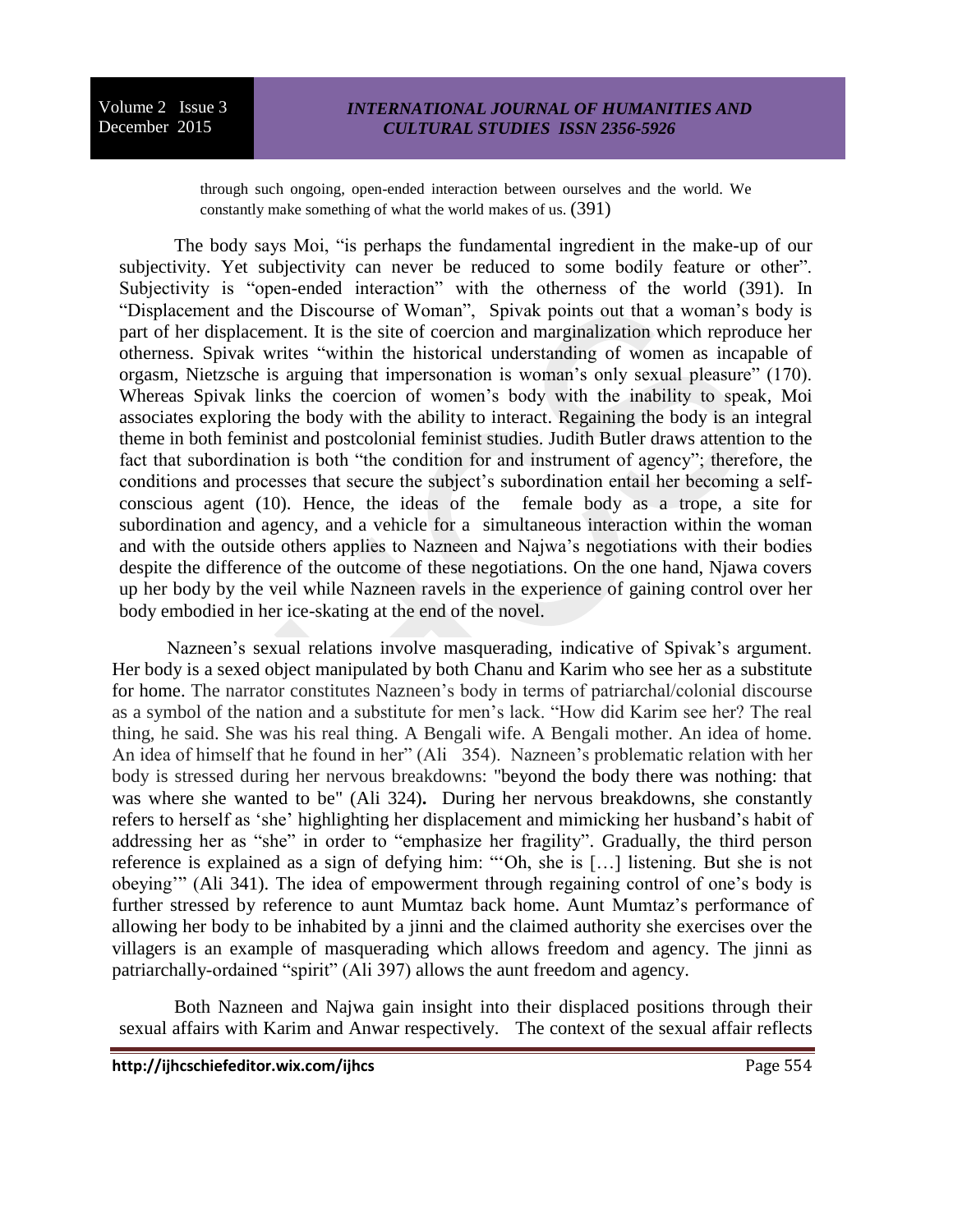the sinful feelings each of them feels as a result of the heritage of Oriental/Islamic tradition. However, the affairs raise the question of freedom and free will while acknowledging the sinful aspect. Therefore, Nazneen's internal focalizer reflecting on her sexual affair with Karim says

> They committed a crime. It was as crime and the sentence was death. In between the sheets, in between his arms, she took her pleasure desperately, as if the executioner waited behind the door. Beyond death was the eternal fire of hell and from every touch of flesh on flesh she wrought the strength to endure it. [...] she gave herself up to a power greater than these two, and she felt herself helpless before it. When the thought crept into her mind that the power was inside her, that she was its creator, she dismissed it as conceited. How could such a weak woman unleash a force so strong? She gave in to fate and not to herself. (Ali 299-300)

Nazneen's sexual affair allows her empowerment but problematizes the theme of fate and free will which is integral to the novel; this is further emphasized by reference to Hasina' story. Hasina, Nazneen's sister, has made her choices in defiance to traditions. She chooses her husband and she chooses to escape from him when he starts beating her. Because of poverty and social pressures, she becomes a prostitute. Hasina's free independent character is reflected in her letters written in broken English. When she is dismissed from the factory for having an affair with her landlord, she is forced to become a prostitute fulfilling the allegations against her. Her story reflects the ordeal of Bengali women's lives that are ruined by rumors of sexual affairs: "*I thinking this one thing all day. They put me out from factory for untrue reason and due to they put me out the reason have come now as actual truth"* (Ali 169). It also reflects the theme of fate versus free will. Hasina contends that she is responsible for her fate, "*Everything has happen is because of me. I take my own husband. I leave him. I go to the factory. I let Abdul walk with me. I the one living here without paying"*(Ali 166). Rather than a victim of Fate, Hasina holds herself accountable: "Fate, it seemed, had turned Hasina's life around and around, tossed and twisted it like a baby rat, naked and blind, in the jaws of a dog. And yet Hasina did not see it. She examined the bite marks on her body, and for each one she held herself accountable. This is where I savaged myself, here and here and here" (Ali 340-341). It is quite problematic to determine whether Hasina's story shows that women have no chance of freedom in an Asian Bengali context. However, this reading sounds viable when contrasting Hasina' story to Nazneen. Despite Razia's warning to Nazneen at the beginning to shop in Sainsbury's rather than in the Bengali shops: "if you go to our shops, the Bengali men will make things up about you. You know how they talk. Once you get talked about, then that's it. Nothing you can do" (Ali 59).This echoes the effect of rumors on Bengali women's lives in Hasina's story but Nazneen enjoys more freedom in the western city of London. Both Najwa and Nazneen experience freedom through anonymity. Since no one knows them, they can be free to do what they want and do get away with their sexual affairs. Nazneen enjoys roaming in London streets unnoticed "They could not see her any more than she could see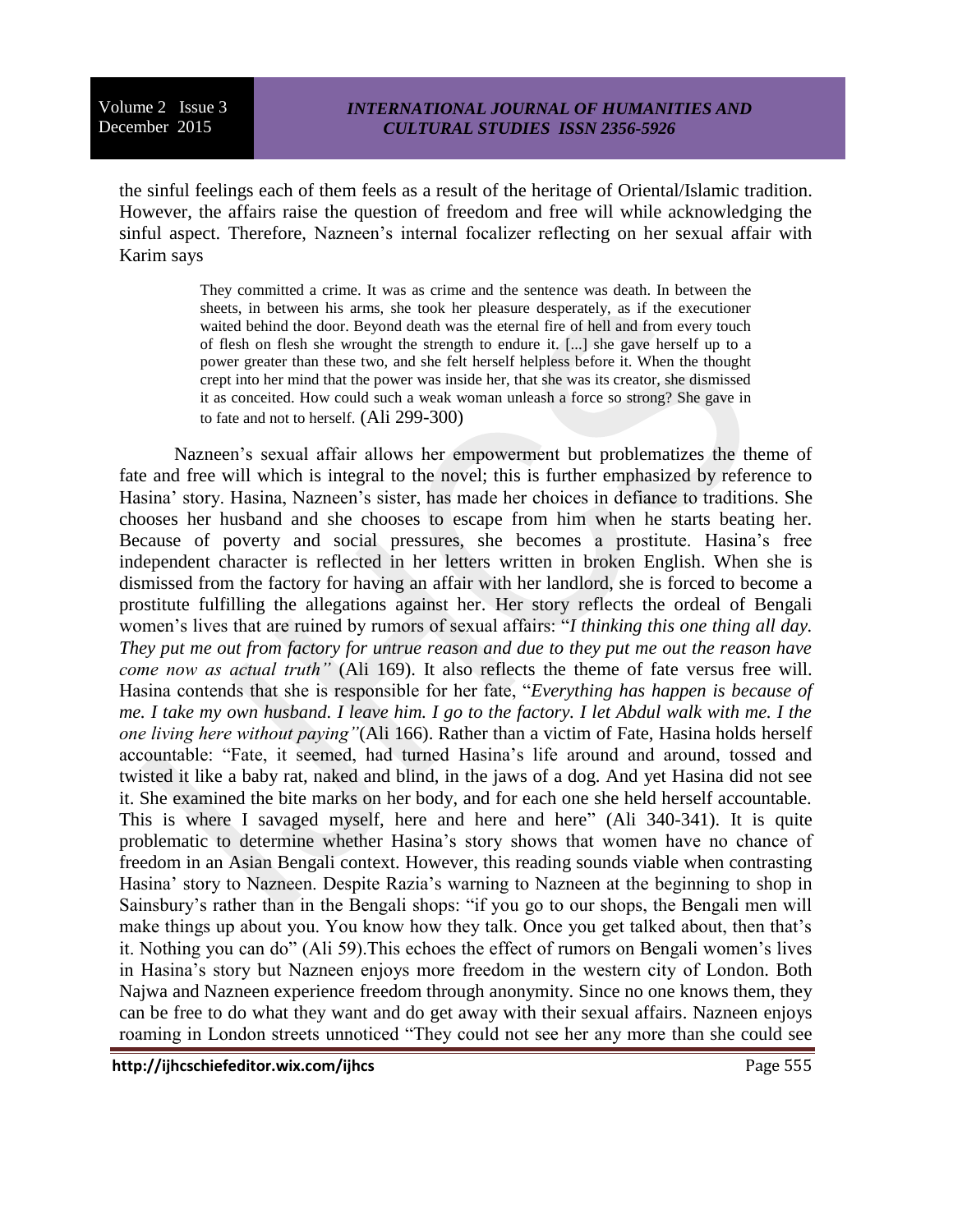## *INTERNATIONAL JOURNAL OF HUMANITIES AND CULTURAL STUDIES ISSN 2356-5926*

God" (Ali 56). Regardless of being the silent subaltern other, Nazneen is free and her newly acquired agency is definitely the result of her newly acquired knowledge. The narrator accentuates the agency entailed in freedom, "Anything is possible. She wanted to shout it. Do you know what I did today? I went inside a pub…I walked mile upon mile, probably around the whole of London…I found a Bangladeshi restaurant and asked directions. See what I can do!" (Ali 59). Similarly, Najwa's anonymity allows her freedom. Alone in a London restaurant, Najwa is self-conscious of her freedom "It wouldn't be done in Khartoum for a woman to be alone in a restaurant. 'I' m in London', I told myself,' I can do what I like, no one can see me'"(Aboulela 128). Reflecting on sexual freedom, she remarks that years back "getting pregnant would have shocked Khartoum society, given my father a heart attack, dealt a blow to my mother's marriage, and mild modern Omar, instead of beating me, would have called me a slut. And now nothing, no one. This empty space was killed freedom" (Aboulela 175). It is quite ironic that Anwar tells Najwa that by losing her virginity, she has become part of the majority. Najwa echoes Anwar's argument, "He was right. I was in the majority now, I was a true Londoner now…. 'I know you're Westernized, I know you're modern,' he said, 'that's what I like about you – your independence'" (Aboulela 176). Unlike Ali, Aboulela shows that sexual intercourse has further subordinated Najwa and that it is through faith that she gains her independence. In *Brick Lane*, the contrast between social values in the west versus those in the east extends to the other characters not simply the protagonists. Thus, the narrative commenting on Chanu who longs to go back home though he does not pray and he drinks says "back home if you drink you risk being an outcast. In London, if you don't drink you risk the same thing" (Ali 90). Freedom is associated with doing things that would have been prohibited or at least unacceptable back home. The emphasis is on how this freedom allows Nazneen and Najwa better understanding of their positions unlike the male characters who remain imprisoned within the migrant dilemma.

Working out their relationship with their bodies is part of the process of Nazneen and Najwa's agency but Najwa chooses to cover her body. The body as a site of domination and subversion is part of the system of meaning of both Western and Eastern discourses. Nazneen and Najwa's experience with their bodies echoes Davies' contention "the body emerges as a site of mundane acts of resistance and rebellion as well as compliance" (Davies 12). Domination in body politics happens when "'the female body is symbolically deployed in discourses of power […] which justify social inequality and power hierarchies based on gender and other forms of bodily difference" (Davies 10). Hence, the body becomes the site of domination and resistance. When Najwa decides to cover herself and wears the veil, she is subverting the Western system of meaning which associates the veil with subjugation and domination and at the same time exposing the Islamic/oriental patriarchal manipulation of covering women bodies since they are the site of sexuality, temptation and disgrace. By insisting that leaving Anwar and wearing the veil is her own free willed choice, Najwa is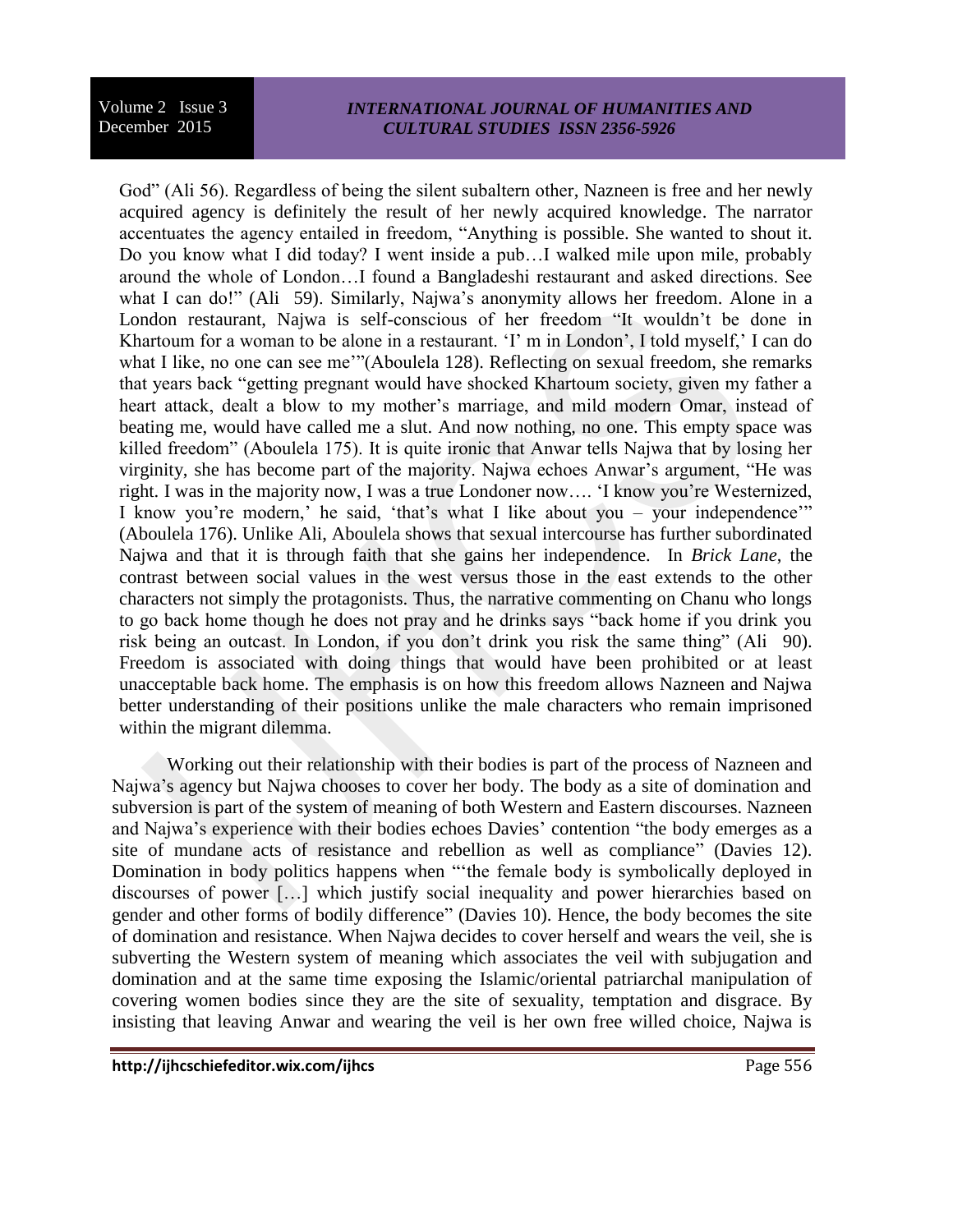offering an alternative way of 'knowing' Muslim women. This fulfils Aboulela's aim in writing which she repeatedly refers to in her interviews.

## **Muslim Women, Clothes and the Veil:**

The debate over Muslim women and their emancipation and empowerment is closely linked to the discussion of the issue of clothes especially the veil or hijab or head scarf. Western and Islamic feminists' debates over the issue of Muslim women covering their bodies show the issue of covering as either the emblem of Muslim women's oppression or a sign of piety and adherence to Islamic faith. Sayyid argues that western women have associated authenticity with unveiling and saw that veiling is a violation of feminine subject position (9). This has perpetuated a western gaze to Muslim women; this gaze continues to be upheld by western women who claim to be defending the liberation of all women. This assumption reproduces the orientalist discourse of othering. Besides, such a limited assumption about the veil perpetuates essentialism and reductionism. Mahmood's statement about "the profound inability within current feminist political thought to envision valuable forms of human flourishing outside the bounds of a liberal progressive imaginary" (155) echoes Sayyid and others. Similarly, Leila Ahmed draws attention to the increased attention to the veil as a sign of Muslim cultural authenticity as well as an epitome of Islamic inferior treatment of women (Ahmed 14).

Aboulela attempts to show veiled women, like herself and Najwa, enjoying a different kind of empowerment. This is part of her project to represent an alternative meaning to the western stereotyping of Muslim women. Al Karawi and Bahar sums up the issue of the veil in this novel:

> Leila Aboulela's *Minaret* provides the reader with an opportunity to explore how the veil is a metaphor or trope whose diversity can only be understood by unpacking the lived experiences of the Arab Muslim woman in the West…. The narrative also reinforces the argument that veiled women are not muted personas nor are their identities simple products of patriarchal norms *…[V]oluntary veiling* is believed to be an empowering tool of self-expression through which women increase their relationship with their own faith and culture …. Aboulela's work, in showing the rootedness of religion in the lives of many Muslim women, thus fills a gap in Western representations of Muslim women. (256, emphasis added)

Similarly, Hunter, despite her criticism of *Minaret*'s limitations, asserts that "Aboulela's fiction challenges what Poole notes as one of the "consistent" features of the British press, its "negative formulation of Muslims", particularly as violent" (qtd in Hunter 96). However, Hunter also echoes western secular feminists' assumption about Islam. She adds that one important aspect of Aboulela's fiction is "perhaps to forestall Islamophobic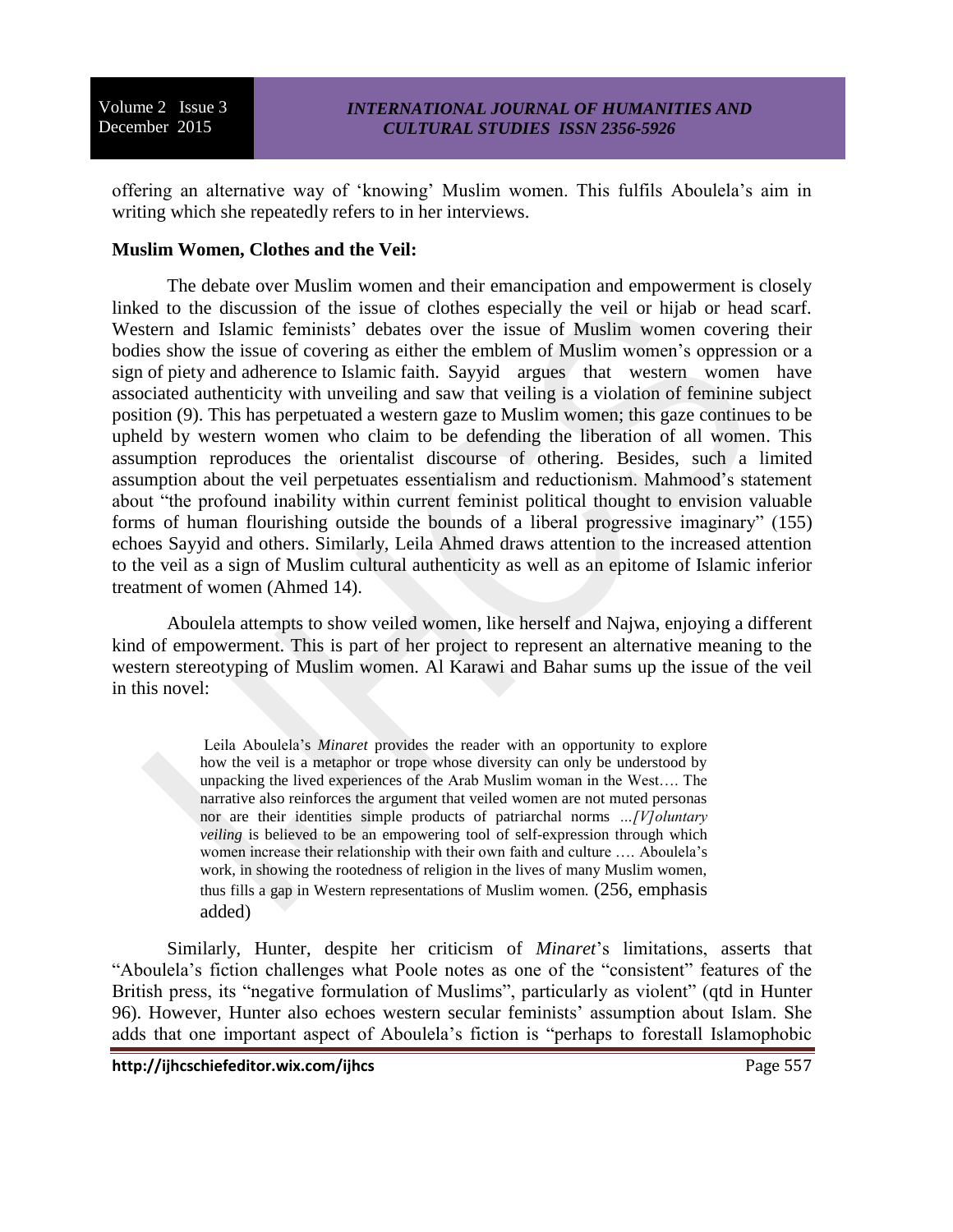## *INTERNATIONAL JOURNAL OF HUMANITIES AND CULTURAL STUDIES ISSN 2356-5926*

responses from readers who perceive her religion as linked to violence, she advocates for her female characters of faith an Islamic form of quietism, their withdrawal dovetailing with patriarchal views of the virtuous conduct required of women" (97). Steiner further emphasizes that Aboulela shows Muslims who are trying to practice their faith in an unsympathetic environment. She exposes racism and anti-muslim sentiment which "inserts her female characters into Orientalist/Africanist discourses" (41). Aboulela's comments in one of her interviews about her reluctance to wear the veil in Sudan because her friends there would have ridiculed her as back-warded reflects how Sudanese elite internalized the western gaze and hence dismissed the veil as sign of submissiveness and confinement. Aboulela admits, "In Sudan, writers and intellectuals are usually liberal and left-wing and so on, and ... they want me to be the liberated woman, so they are appalled by this halal writer thing"(Interview with Leila Aboulela, 91). Together with Ali, Aboulela show that Muslim women are complex subjectivities that the west has represented as either "absent" or "distorted" (Sayyid 3).

Clothes acquire more significance in *Brick Lane*. Nazneen and her sister Hasina work in the textile industry. Nazneen patches jeans at home while Hasina works in a factory. Besides, Nazneen's empowerment process is enabled through her new fashion project. In addition, the sari is a cultural dress that reflects Asian identity and tradition. Therefore, the issue of clothes is integral to *Brick Lane*'s preoccupation with Nazneen's empowering process. On the one hand, Nazneen associates her freedom with clothes and believes that if she changes her clothes, her whole life will change; the narrator reflects "It was clear, that clothes, not fate made her life" (Ali 298). The narrative points out "Suddenly, she was gripped by the idea that if she changed her clothes, her entire life would change as well. If she wore a skirt and a jacket and a pair of high heels, then what else would she do but walk around the glass places on Bishops gate and talk into a slim phone and eat lunch out of a paper bag? If she wore trousers and underwear, like the girl with the big camera on Brick Lane, then she would roam the streets fearless and proud" (Ali 297). Clothes here are empowering. On the other hand, Razia and Mrs Isalm outfits epitomize the east/west encounter and accentuate their displacement. They wear western style shoes that do not match their saris. Nazneen notices that Razia and Mrs Islam look strange wearing strange shoes which underlines the encounter of East and West: "carpet slippers on over black socks" for Mrs Islam (26) and "black lace-up shoes, wide and thick-soled" for Razia (27). This distortion is emblematic of the clash of civilizations that migrants experience and it is part of the bigger need to be accepted in the host country. When Nazneen at the end goes skating wearing her sari, the scene has many intertwined meanings. On the one hand, ice skating symbolizes the challenges presented by western life and its value systems. Nazneen's reluctance to try ice-skating before is part of her uncertainty. Coming to terms with her displacement allows her to accept the challenge symbolized by ice skating and the fact that she keeps her sari on is an indication that she does not need to be the "westernized girl" after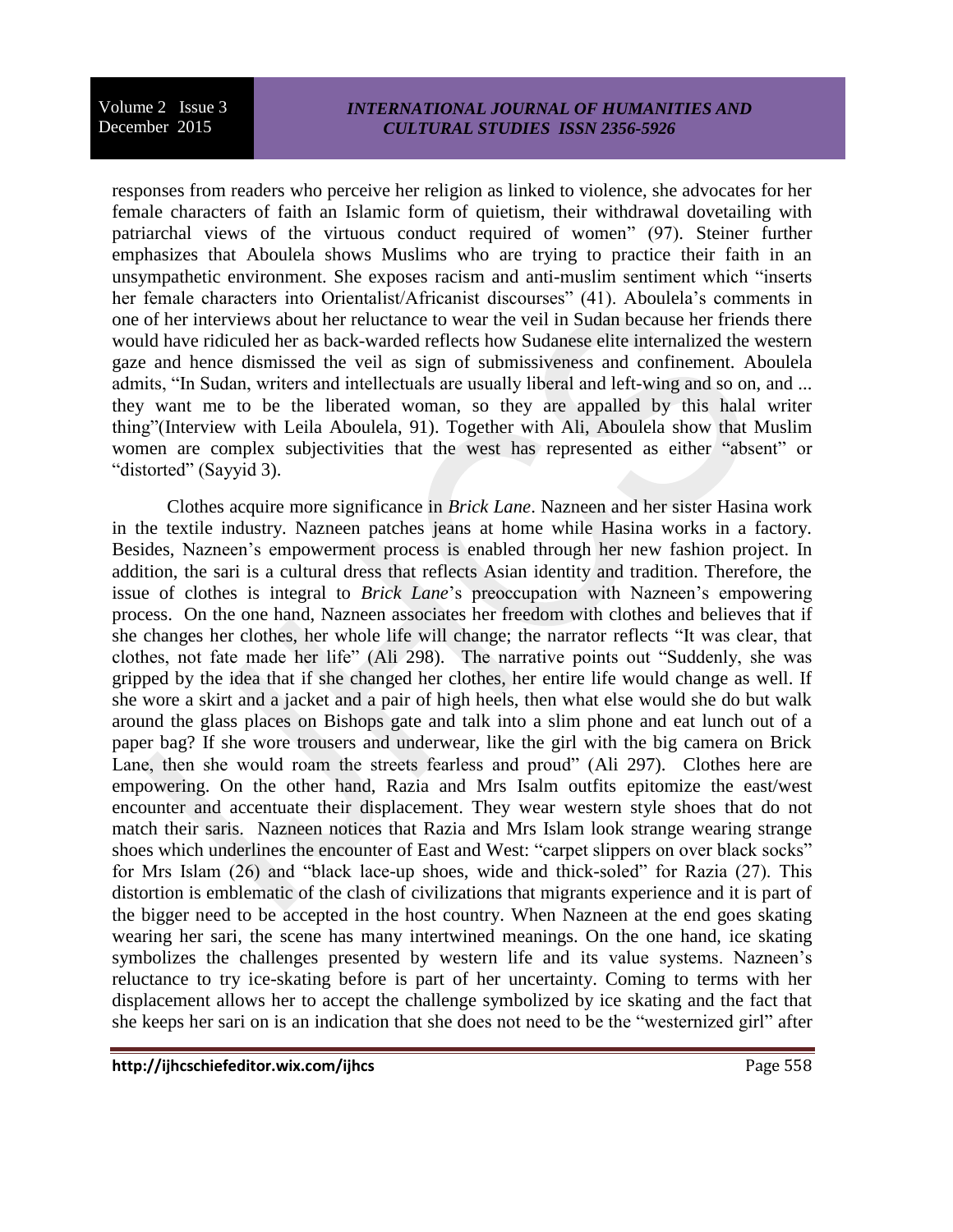## *INTERNATIONAL JOURNAL OF HUMANITIES AND CULTURAL STUDIES ISSN 2356-5926*

all (Ali 385). Her newly acquired sense of 'knowing' means that her place in the world could be a reconciliation of both her Muslim/Asian and migrant positions. Another reading would interpret not relinquishing her sari at the end as a writing back; a counter narrative. In all cases, when she starts ice skating with her sari on, Nazneen is appropriating western systems of meaning to show her own power as a Muslim third world migrant woman who has a place in the world. Her agency is gained through economic independence, and the power she feels from knowing.

Agency and newly acquired perceptions allow both characters to emerge as stronger, independent women who come to terms with their triple displaced experiences. This could be further understood in light of looking at Islam as a tradition rather than a religious faith.

#### **Muslim Women and Islamic Tradition:**

Both Najwa and Nazneen's processes of self-realization follow a pattern of movement from a "coerced body" to a "docile body" or "a disciplined body" to use Asad's terms. Asad refers to the body that is teachable by tradition in his "Thinking about Tradition, Religion and Politics" arguing "to be teachable is not only to be able to listen to another person (one's teacher) but also and especially to be able to listen to oneself, that is a skill to be acquired and perfected through tradition". Both Nazneen and Najwa learn to listen to their selves and outgrow their teachers: Karim and Anwar. Their listening ability allows them to critique the essentailized identities that Chanu, Karim, Anwar and Tamer represent. They are also able to save their coerced bodies through reconciling traditional and western systems of knowing. The female protagonists reach a middle ground whereas the male characters refuse to accept hybridity. Karim exclaims indignantly "to be cool, you had to be something else – a bit white, a bit black, a bit something ... you couldn't just be yourself. Bangladeshi" (Ali 263). Tamer, in *Minaret*, expresses another aspect of Muslims' migrant's existential dilemma: for he views himself as both a western and a Muslim while the way he looks "Tall, young, Arablooking, dark eyes and the beard, just like a terrorist" inspires unease in the people walking in St John's Wood (Aboulela 100). It is his Muslim identity which he decides to accentuate; he says "My mother is Egyptian. I've lived everywhere except Sudan: in Oman, Cairo, here. My education is Western and that makes me feel I am Western. My English is stronger than my Arabic. So I guess, no, I don't feel Sudanese though I would like to be. I guess being a Muslim is my identity" (Aboulela 110). Unlike Karim and Tamer, the female protagonists because of their fluid identities can constantly negotiate their displacements and exercise their agency. They are able to find a place for themselves in the west through their own choices. These choices are far more complex than the simple privileging of western over Islamic values.

To examine Islam as a tradition in light of Talal Asad's views allows for avoiding sweeping generalizations and focusing on the complexities and particularities in which Islam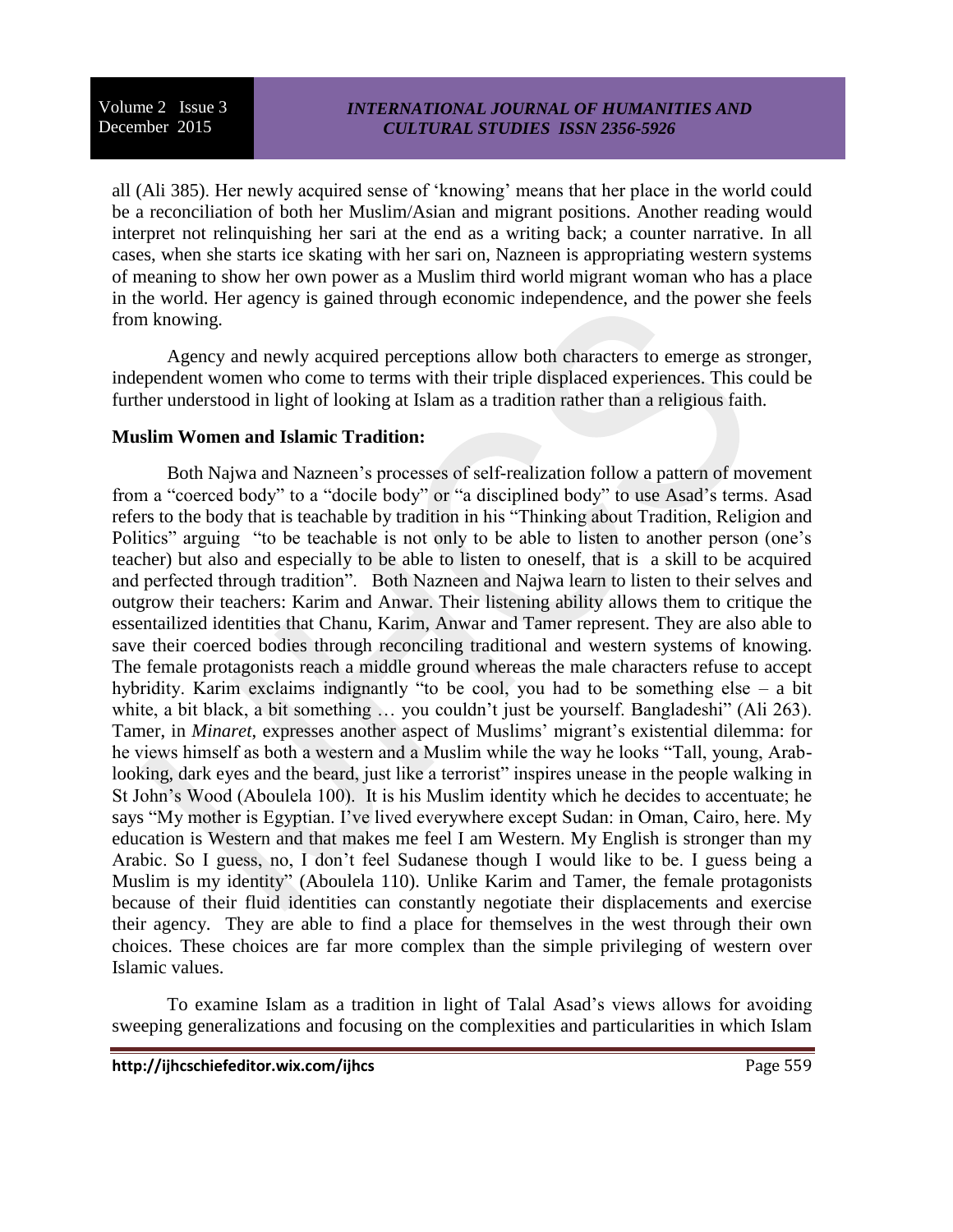## *INTERNATIONAL JOURNAL OF HUMANITIES AND CULTURAL STUDIES ISSN 2356-5926*

is lived. Asad sees that the problem of Muslims who are trying to find a place in the west is always seen as one of assimilation into European value systems. He warns that this assumes that Europe's structure and identity are fixed "as a secular egalitarian society". Asad adds that similarly Islam is assumed to be an "illiberal religion" with a "sacred and absolute character" (Asad, "Do Muslims belong in the west?"). Asad asserts that people have presupposed notions of "West" and "humanity" as universal concepts that will make us act responsibly towards others. However, "to behave 'humanely'" is perfectly possible without the notion of western humanity. He adds "It is not necessary to have this grand concept of humanity in order to behave decently". Asad points out that Islam is "a way of living that is already in place" and therefore requires no "intellectual [justification] in order for it to proceed" (Asad, "Do Muslims belong in the west?"). Asad argues in "The Idea of An Anthropology of Islam" which he republished in 2009, " Islam as the object of anthropological understanding should be approached as a discursive tradition that connect variously with the formation of moral selves, the manipulation of populations (or resistance to it) and the production of appropriate knowledges" (10). Asad's argument is suspicious of the notion of reification of Islam as unchangeable fixity. In this sense, he is like Spivak who draws attention, building on the work of deconstructionists, to the essentializing notion of Enlightenment Humanism. Asad proposes a reconsideration of Islam and Christianity since "forms of interest in the production of knowledge are intrinsic to various structures of power, and they differ not according to the essential character of Islam or Christianity, but according to historically changing systems of discipline" (7). He points out, in accordance with Spivak's argument that "we need to find concepts that are more appropriate for describing differences" (8). Asad sums up his argument

> the process of trying to win someone over for the willing performance of a traditional practice, as distinct from trying to demolish an opponent's intellectual position, is a necessary part of Islamic discursive traditions as of others…A theoretical consequence of this is that traditions should not be regarded as essentially homogenous, that heterogeneity in Muslim practices is not necessarily an indication of the absence of an Islamic tradition. The variety of traditional Muslim practices in different times, places, and populations indicate the different Islamic reasonings that different social and historical conditions can or cannot sustain.  $(23)$

Applying this analytic structure to the migrant Muslim women could disentangle Islam from the fixed essentialized representations that dominate western studies. Asad's idea of tradition helps to understand and question arguments from within as well as formulate productive questions from outside. Rather than talking about Islam as a distinct intellectual object, Asad suggests that "Islam is neither a distinctive social structure nor a heterogeneous collection of beliefs, artifacts, customs, and morals. It is a tradition" (20). Asad points out that tradition is related to the past and the future through particular practice in the present (20). Asad emphasizes that practicing Islam is different and is part of the everyday lives of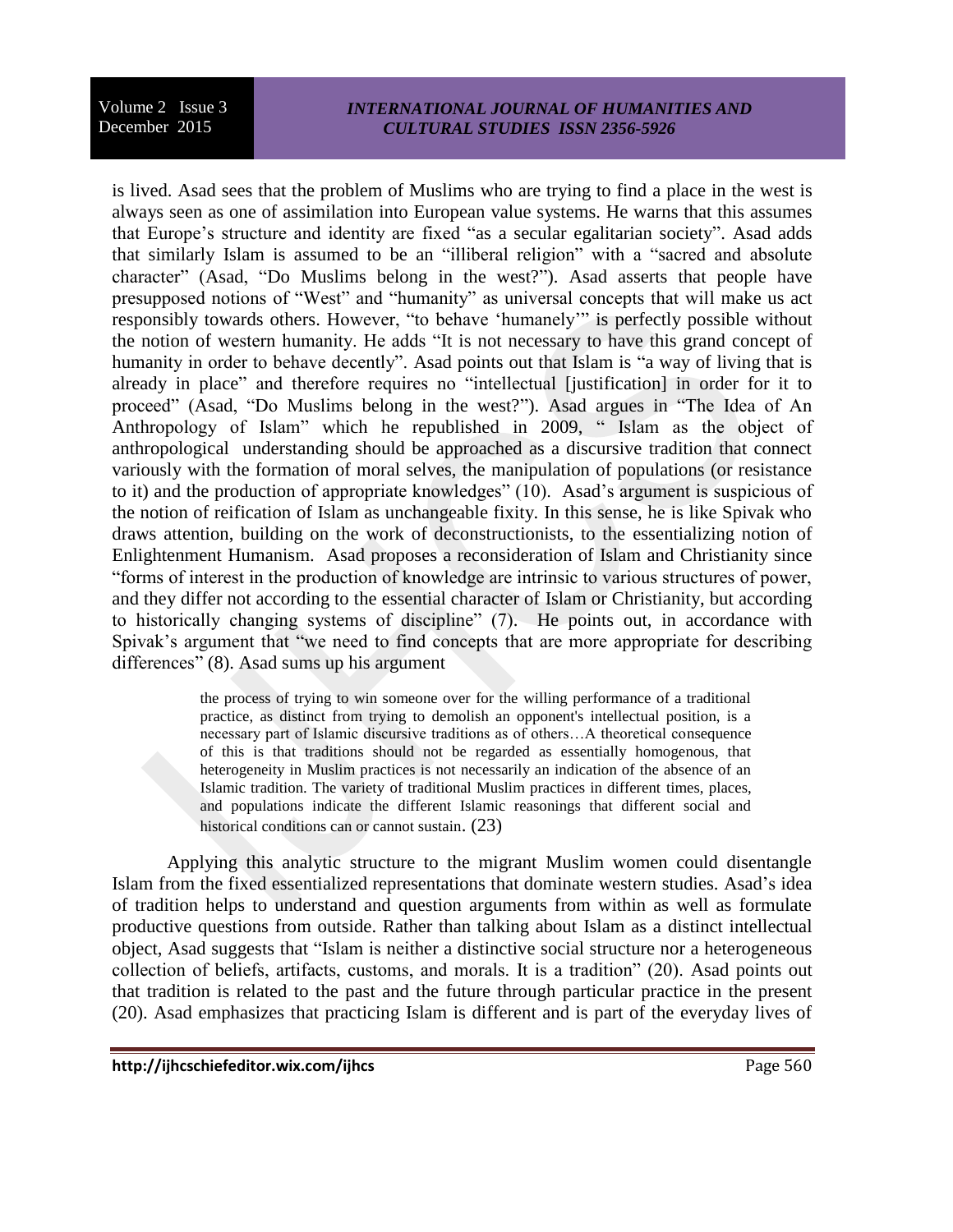practicing and non-practicing muslims because it is part of their past and will continue to shape their future.

In his article "Thinking about Tradition, Religion and Politics in Egypt today", Asad distinguishes two uses of the term tradition in his writings:

> the first as a theoretical location for raising questions about authority, time, language use and embodiment; and the second as an empirical arrangement in which discursivity and materiality are connected through the minutiae everyday living. This discursive aspect of tradition is a process one learns and relearns "how to do things with words"….Tradition stands opposed both to empiricist theories of knowledge and relativist theories of justice …. Tradition stresses *embodied critical learning rather than abstract theorization*…. Critique is central to a living tradition… This is not a challenge of abstract theories but of embodied (and yet criticizable) ways of life.(emphasis in the original)

Asad is against "the kind of anthropology of Islam … which rests on false conceptual oppositions and equivalences, which often lead writers into making ill founded assertions about motives, meanings, and effects relating to "religion" (The Archeology of Islam 18).

In this sense, both Spivak's and Asad's arguments show that neither Enlightenment humanism nor Islam is fixed entities that migrant muslims who live in the west embody. Building on the fluidity of knowing and the constant living of tradition, human beings can act ethically regardless of their colour, race, class or gender. Islam as a tradition allow "winning over" the others. Many Muslims today argue that religion is the main instrument of female liberation and empowerment rather than an obstacle preventing emancipation. These women base themselves on the conviction that Islam does not justify patriarchy, and that the Quran re-read from a gender perspective can liberate women changing their current status. Several scholars of Islamic feminism like Amina Wadud, Asma Barlas and Ziba Mir Hosseini work to reinterpret Islam from a gender perspective.<sup>4</sup> On the other hand, Mahmood draws attention to the practice of pious women as part of the mosque movements in Egypt and other Muslim countries who do not challenge Islamic orthodoxy and patriarchal readings of Qur'an but who call for extending daily acts of kindness to others showing the human aspect of Islam. These are attempts to present various possibilities to empower Muslim women. Hence, Ali's and Aboulela's narratives could be read as part of these ongoing attempts. The emphasis on the 'humane' ability inherent in Islamic tradition exemplified in the mosque movement though applicable on Najwa<sup>5</sup> extends to Nazneen. Both of them show kindness and tolerance to others even those who wronged them. Hence, the issue of tradition discussed goes beyond the dichotomy of tradition versus modernity which Nash concludes is evident in Aboulela's work. Nash writes "Tradition and ethnicity are by no means excluded, but they are subsumed into a pietistic faith which is at once unapologetic and universal in its address, and radical and specific in its argument with Western modernity" (Nash 136). It is their ability to live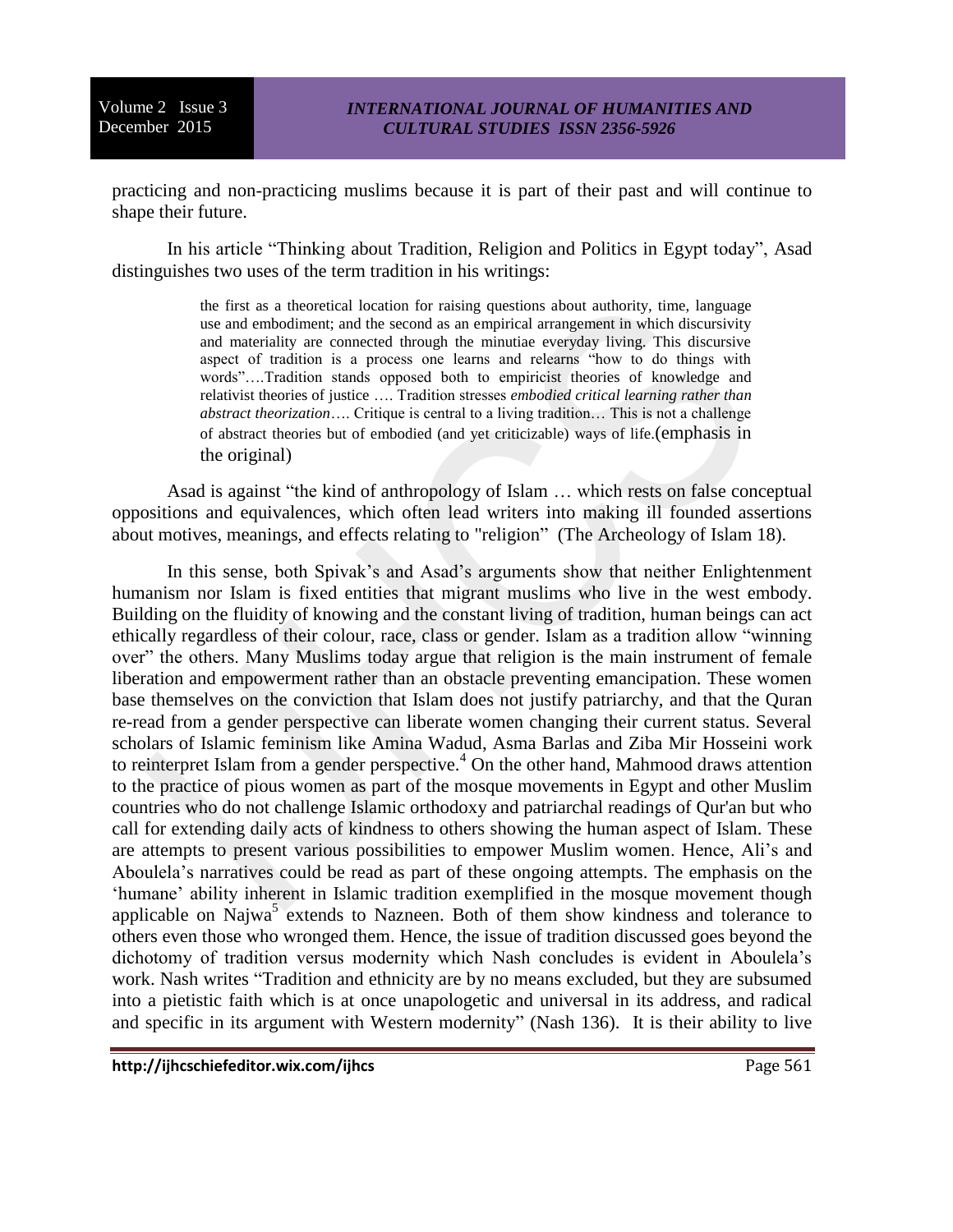non-violently and free of antagonism which makes Nazneen and Najwa come to terms with their triple displacement and emerge as capable human beings.

In accordance with Asad's notion, both novels critique Tamer and Karim for seeing Islam as a totalizing religion that has not changed over the years. This is evident when Najwa draws Tamer's attention to the impracticality and impulsiveness of his dream that the two of them "would go back in time. A time of horses and tents; swords and raids" (Aboulela 255). Najwa is aware that the heroic actions of Prophet Muhammed's time are not suitable for the contemporary London setting of their story. She reflects "he takes money for granted. It is obvious in the way he touches the notes. He can get more from the till, from the bank account his parents fill for him. He thinks they will always be around, will always give to him unconditionally. I was like that at his age" (Aboulela, 255-256). Similarly, Nazneen outgrows Karim's impulsive heroic behavior which longs for jihad in imitation of the conquerors of the prophet.

Both narratives reflect the human potentials that Nazneen and Najwa have and acknowledge their right and their ability to actualize these potentials. The novels negotiate the Islamic patriarchal paradigm which assumes that women are weak and submissive. In fact, Spivak's concept suggests that women because of their original displacement can negotiate constructed phallocentric values and Islamic patriarchal values better than their male counterparts. The two novels are an attempt to get out of the polarity and extremity of masculine discourse which both Karim and Tamer remains entrapped in. Nazneen and Najwa's displacement allows for a transcendence of this polarity; it is not impossible to be a Muslim emigrant woman and stand your ground. Najwa's subjectivity will always retain her Americanized way of life but her commitment to Islamic faith becomes her own free choice which would not have been possible if she has not acquired knowledge and agency. Similarly, Nazneen chooses to continue wearing her sari despite her newly acquired agency. It is quite revealing that both Nazneen and Najwa's free choices entail not having men in their lives any more. Besides, both of them enjoy the freedom to choose because of their economic independence. Hence, Najwa's pilgrimage -haj- at the end is possible only because she has money from Doctor Zeinab; she is getting back the same amount Anwar took from her years back; "Now, in a strange way, I am getting my money back" (Aboulela 268). In spite of the undertone of poetic justice and God's mercy, economic independence is an integral factor in women's empowerment whether in Asia, Africa or Europe which stresses the capitalist reality we all live in despite our race or gender.

## **Conclusion:**

*Minaret* and *Brick Lane* could be read within the broader context of the debate whether Muslim women's liberation lies in following Islamic faith or in more secular ways. This paper argues that though the means are different, the intended outcome is the same.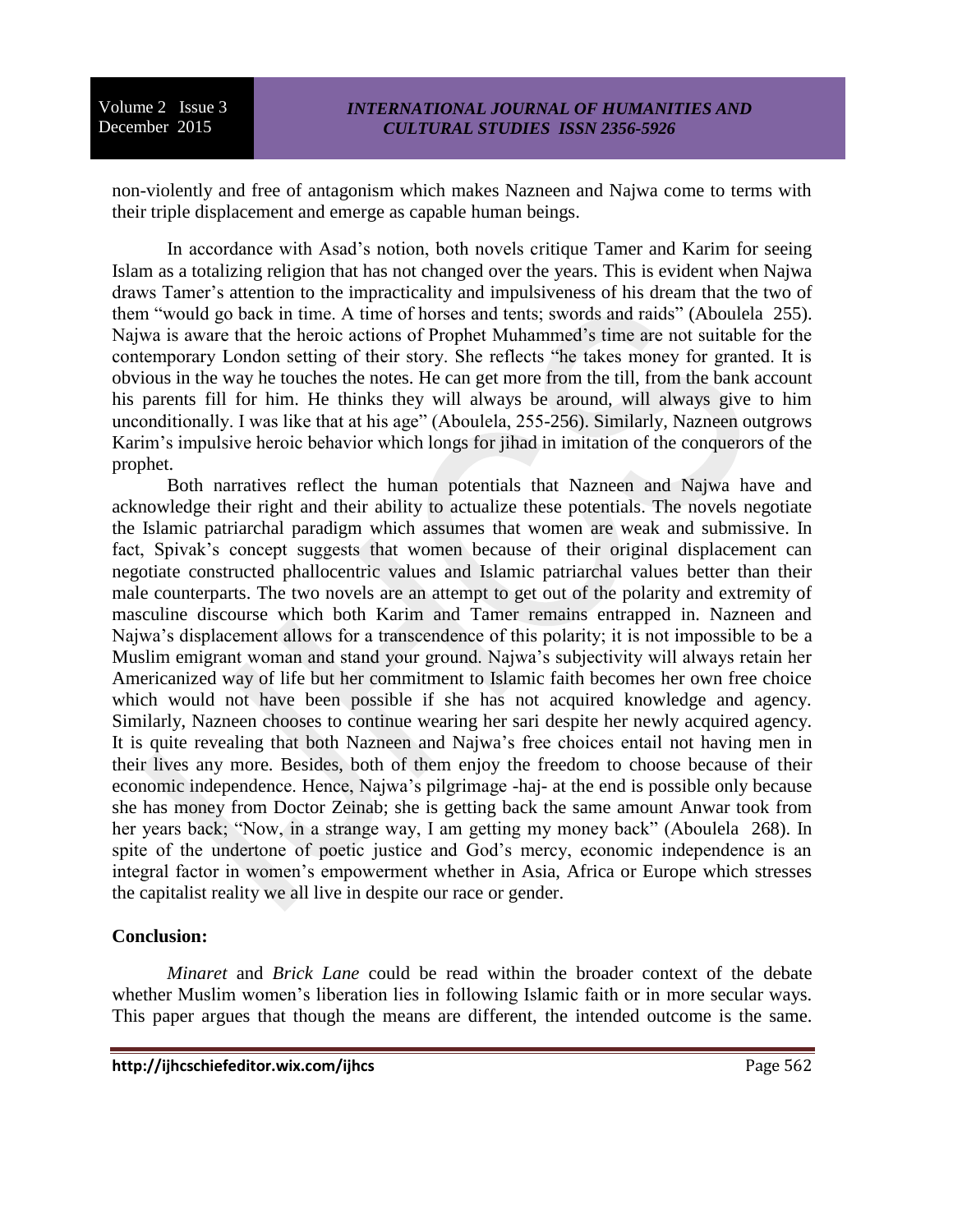## *INTERNATIONAL JOURNAL OF HUMANITIES AND CULTURAL STUDIES ISSN 2356-5926*

Tracing the empowerment of the two female protagonists shows that Muslim women despite their differences have affinities to an Islamic tradition which allows them to act humanely. In a sense, the characters contest Islamic and western essentialist ideas by constructing their bodies and their everyday lives through their own voluntary choices. Therefore, an awareness of the complexity of Muslim women different yet simultaneously similar positions allows for a "middle ground" between the seemingly assumed polarities of Islamic versus secular and east/islam versus west. Spivak focuses on displacements of women warning against the privileging of identity and the essentializing tendency entailed behind this privileging. However, in a transnational world, Nagwa and Nazneen embody the dichotomy of privilege and essentialism; one which entraps not only the novelists but the critical reception of the two novels as well. One thing is concluded that migrant Muslim women attempt to forge a unified identity through the convergence of Islamic tradition and secular humanitarianism. In all cases, they need to be recognized as capable of ethical behavior and human understanding that connects human beings despite their differences and their otherness. This is reminiscent of Hannah Arendt contention in *The Human Condition* that being human is about being with the likes of oneself while simultaneously knowing those who are different. Indeed, Najwa and Nazneen enact this human condition.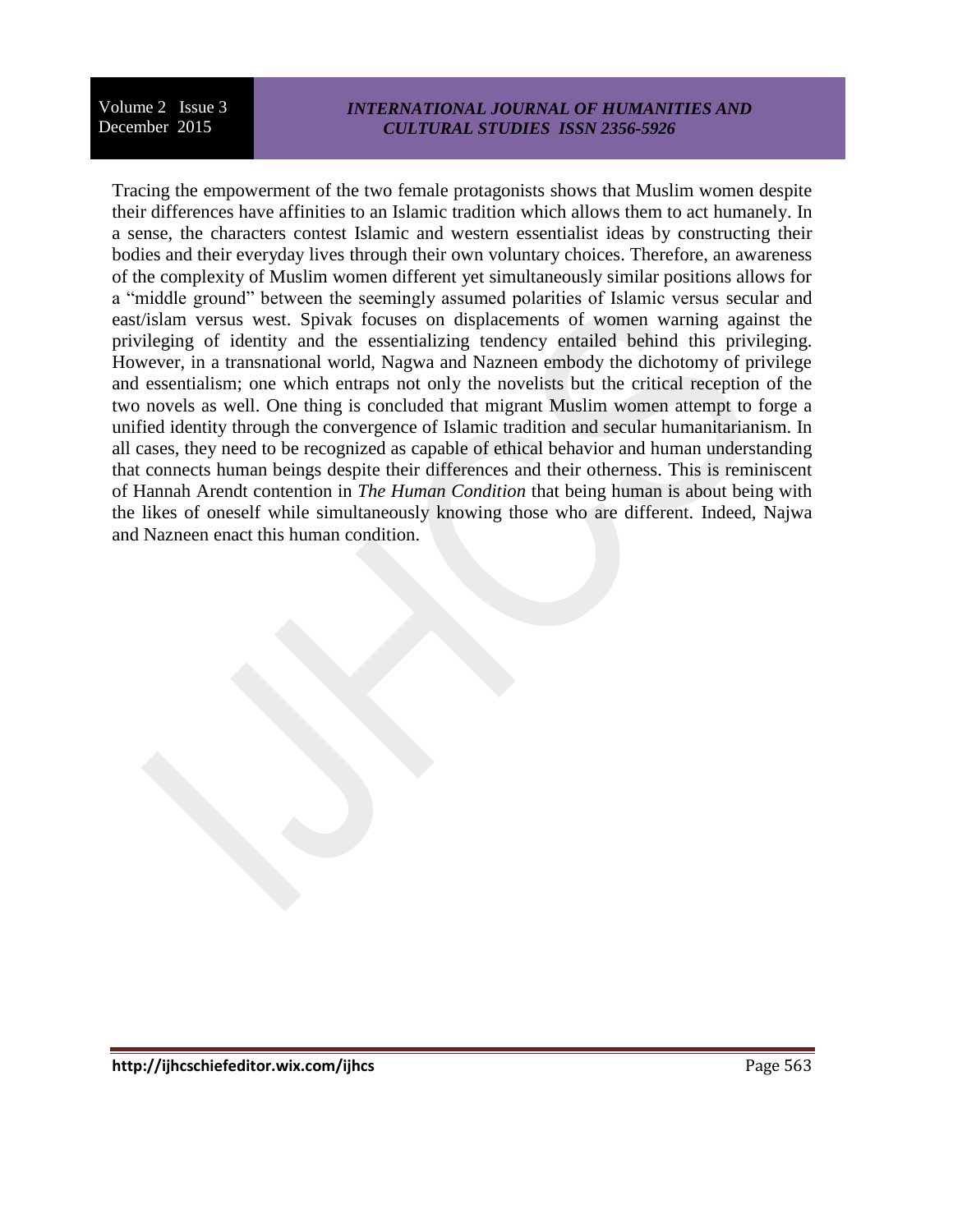## *INTERNATIONAL JOURNAL OF HUMANITIES AND CULTURAL STUDIES ISSN 2356-5926*

## **End Notes:**

1. For examples of reviews and critical articles that praise *Brick Lane* as representing Nazneen's triumph by adopting secular western feminists' ways, see Natasha Walter review in *The Guardian* "Citrus scent of inexorable desire"; Natasha Walter finds that Monica Ali's fêted first novel, Brick Lane, lives up to its hype (13 June 2003). See also Chris Leehman's "Book Review on Brick Lane" (13 September 2003) in *The Washington Post*. Geraldine Bedell draws attention to the oppression of Nazneen as a Bengali young girl who is forced to marry Chanu who is twice her age and shows how the novel traces her liberation in Geraldine Bedell's "Full of East End promise", *The Observer* (June 15, 2003). On the other hand, examples of reviews on *Minaret*  are many including Aboulela herself who repeatedly refers to her writings as representing a "Muslim who has faith". (See Aboulela's "Interview by Students, University of Aberdeen, School of Language & Literature."

www.abdn.ac.uk/sll/complit/leila.shtmlwww.abdn.ac.uk/sll/complit/leila.shtml. n.p.) The emphasis on Islam as the source of solace and power in Aboulela's novels in general and *Minaret* in particular is echoed in many reviews and critical readings. For example, Susan Fischer's review of *Minaret* is exemplary of the reception of the novel which places it within the framework of Islamic feminism. Fischer explains "In Leila Aboulela's *Minaret* (2005), the prescribed norms of Islam ultimately help the protagonist locate a sense of self as a refugee in London". (Susan Alice Fischer, 'Review: Leila Aboulela, *Minaret*' in *Literary London: Interdisciplinary Studies in the Representation of London*, Volume 5 Number 2 (September 2007). Online at http://www.literarylondon.org/london-journal/september2007/sfischer.html) (online reviews accessed on 24/7/2015)

2. Feminists such as Mohanty (1991) in " Under Western Eyes: Feminist Scholarship and Colonial Discourses", in C. T. Mohanty, A. Russo & L. Torres (Eds) *Third World Women and The Politics of Feminism* (Bloomington, Indiana University Press), 51– 80. See also Amos and Parmar (1984) in "Challenging Imperial Feminism" in *Feminist Review,* No. 17, July, 3–19. See also Lazreg (1988) "'Feminism and Difference' the perils of writing as a Muslim woman on women in Algeria" in *Feminist Studies,* 14(1), 81–107. These writers among others have critiqued Western feminism for its representation of subaltern Muslim women through the binary relations of the West/East power relations. They have pointed out that the construction of Muslim and 'Third World' women as an essentialized category of 'other' enforces the religious divide underscoring the 'clash of civilizations' thesis and shows Muslim women's lives and experiences in an assumed irreconcilable tension with dominant Western values and sensibilities.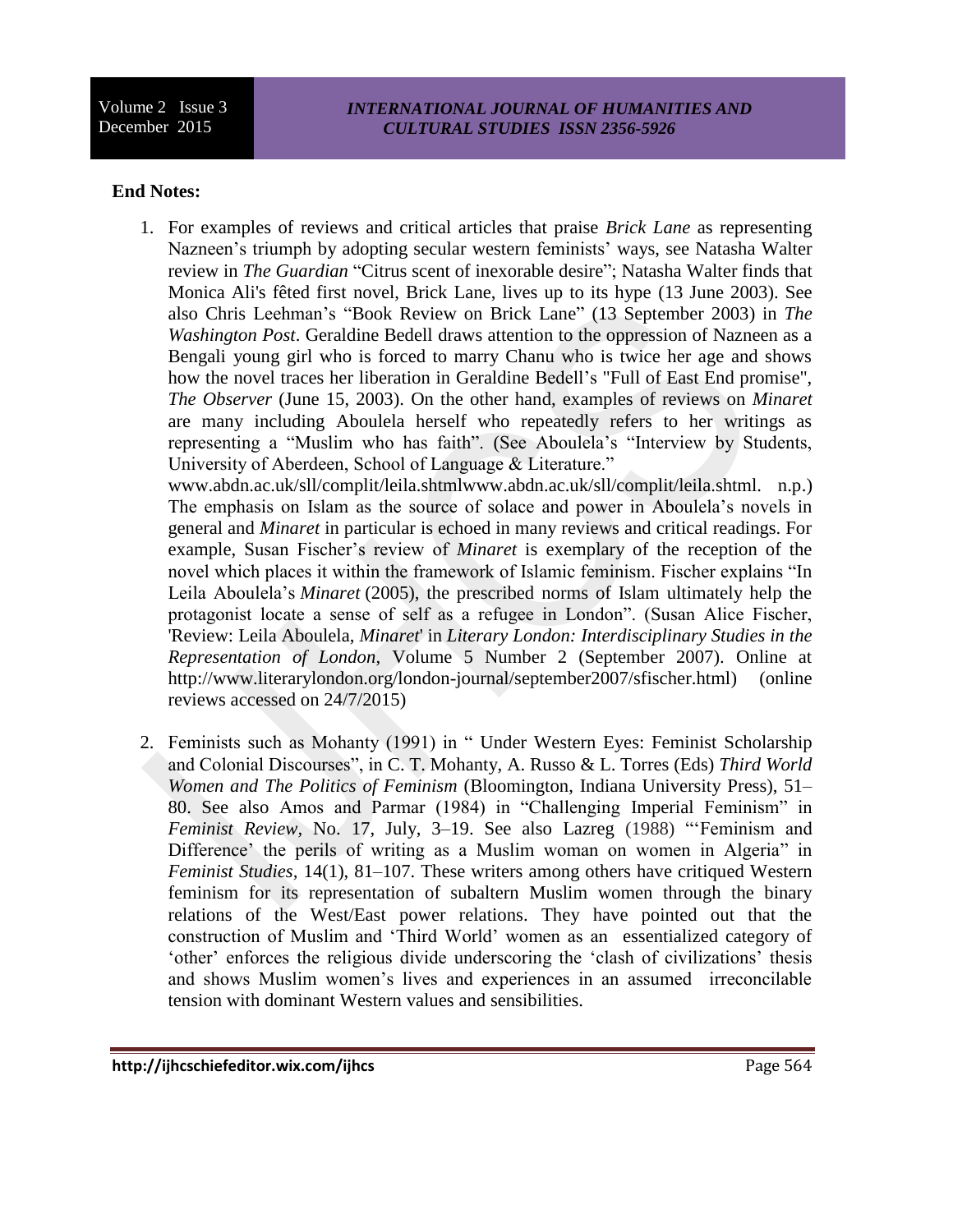- 3. For more information on how Muslim women and Islam are misrepresented by African writers who despite attacking imperialist discourse and its marginalization of African women consider Islam the second enemy, see Chinweizu (1987) *Decolonising the African Mind* (Lagos: Pero Press); Ogundipe-Leslie, (1989) *Recreating Ourselves: African Women and Critical Transformations* (Trenton, NJ: Africa World Press); Soyinka (1988) *Art, Dialogue and Outrage: Essays on Literature and Culture* (Ibadan: New Horn Press); Ama Atta Aidoo, (1998) "The African Woman Today" in O Nnaemeka (ed), *Feminisms, Sisterhood and Power: From Africa to the Diaspora* (Trenton, NJ: Africa World Press).
- 4. For writers on alternative interpretations of Islam and gender: See Mir-Hosseini, Z. (2004). The quest for gender justice: emerging feminist voices in Islam. WLUML. See also Mir-Hosseini, Z. (1999). Islam and Gender: the Religious Debate in Contemporary Iran, Princeton: Princeton Univerity Press. See Wadud, A. (2006). Inside the Gender Jihad: Women's Reform in Islam. Oxford: Oneworld press.and Wadud, A. (1999). Qur'an and Woman: Rereading of the Sacred Text from a Woman's Perspective. New York-Oxford: Oxford University Press. And finally Warnock Fernea, E. (1998), In search of islamic feminism. New York: Anchor Book.
- 5. Mahmood writes a detailed account on the movement of sisterhood in mosques which became very prominent in the Arab countries especially Egypt during the nineties. This movement is reflected in the sisters at Regent Park mosque who help Najwa in her process of becoming a devout practicing Muslim. For further reading see Mahmood's *Politics of Piety: The Islamic Revival and the Feminist Subject*. Princeton, New Jersey: Princeton University Press, 2005.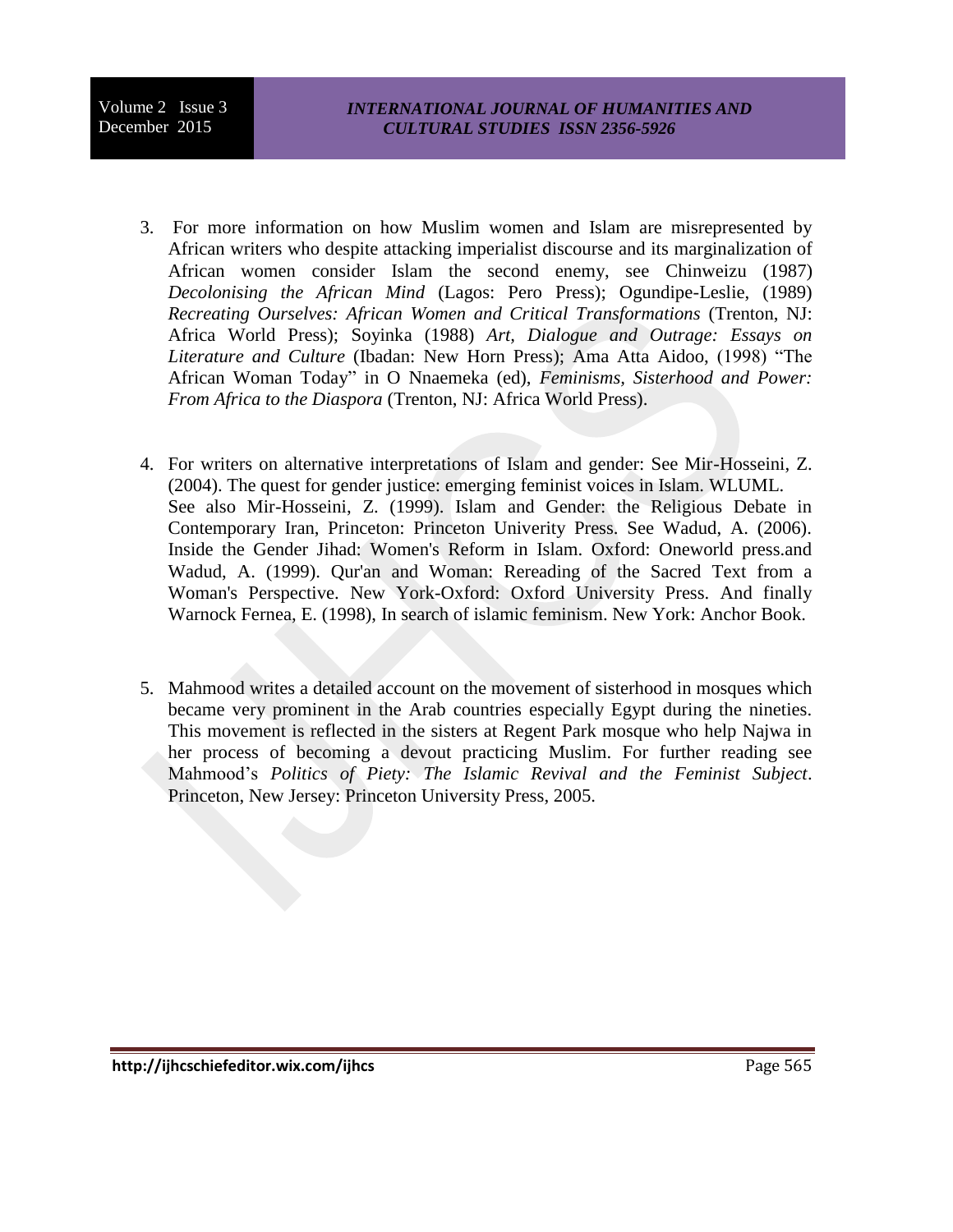## **References**

- Aboulela, Leila. *Minaret*. London: Bloomsbury, 2006. Print

-Aboulela, Leila. "An Interview with Leila Aboulela by Clarie Chambers", *Contemporary Women's Writing* 3 (1), 2009: 86-102. DOI: 10.1093/cww/vpp003. Print

-Ahmed, Leila. *Women and Gender in Islam: Historical Roots of a Modern Debate*. New Haven & London: Yale University press, 1992. Print

-Al-Karawi, Susan Taha & Bahar, Ida Baizura, "Negotiating the Veil and Identity in Leila Aboulela's *Minaret*". *Journal of Language Studies*. 14(3), September 2014: 255-268 ISSN: 1675-8021 Gema Online. Web

-Ali, Monica. *Brick Lane: A Novel*. London: Scribner, 2004. Print

-Arendt, Hannah. *The Human Condition*. Chicago: Chicago University press, 1998. Print

-Asad,Talal. "The Idea of an Anthropology of Islam". *Qui Parle*. 17 (2) (Spring/Summer 2009): 1-30 http://www.jstor.org/stable/20685738. Web

-Asad, Talal, "Do Muslims Belong in the West? An Interview with Talal Asad" by Hasaan Azad, *Jadaliyya.* (3 February 2015) Retrieved 22-7-2015 from <http:www.jadaliyya.com/pages/index/20768/do-muslims-belong-in-the-west-an-interviewwith-ta>. Web

-Asad, Talal. "Thinking about Tradition, Religion and Politics in Egypt today" *Critical Inquiry*. 2015. Retrieved 22-7-2015 from http://critical inquiry.Uchicago.edu/thinking-abouttradition-religion-and-politics-in-egypt-today. Web

-Brouillette, S. (2009) "Literature and Gentrification on Brick Lane" *Criticism*, 51(3), Summer 2009: 425-449. Print

-Bhabha, Homi. *The Location of Culture*. London: Routledge, 1994. Print

-Butler, Judith. *The Psychic Life of Power: Theories in Subjection.* Stanford, California: Stanford University press, 1997. Print

-Cormack, Alistair. "Migration and the Politics of Narrative Form: Realism and the Postcolonial Subject in Brick Lane." *Contemporary Literature*, Vol. 47, No. 4, winter 2006, pp. 695-721. Print

-Davies, Kathy. *Embodied Practices: Feminist Perspectives on the Body*. London: Sage Publications, 2007. Print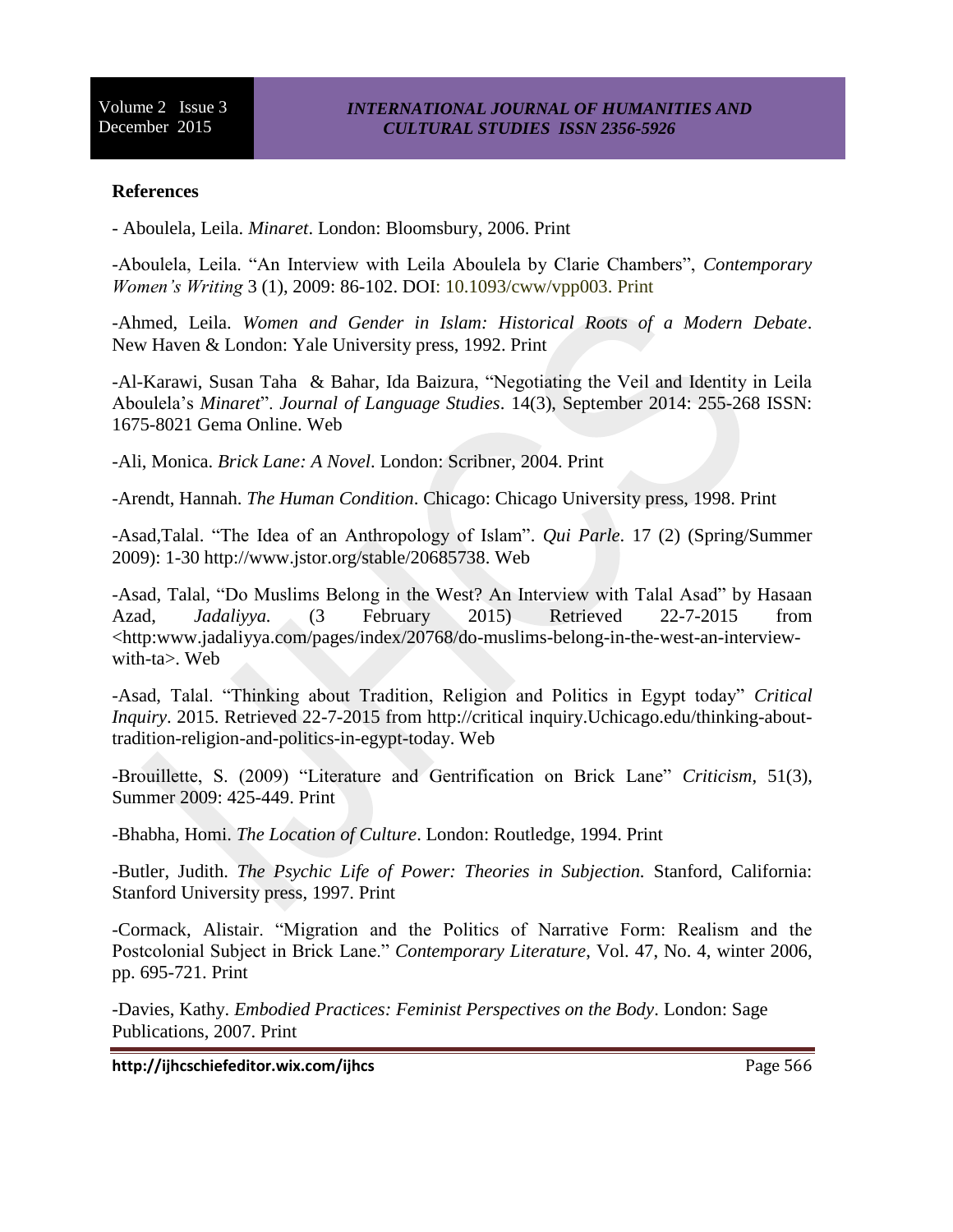-Ghazoul, Ferial. "Halal Fiction", *Al-Ahram Weekly Online*. 542 (12-18 July, 2001). www.ahram.org.eg/weekly. Web

-Hunter, Eva. "The Muslim 'Who has Faith' in Leila Aboulela's Novels *Minaret* (2005) and *Lyrics Alley* (2009)" *Current Writing: Text and Reception in Southern Africa*, 25 (1): 88-99, 2013. DOI: 10.1080/1013929X.2013.795761.www.tandfonline.com/rcwr20. Web

-Mahmood, Saba. *Politics of Piety: The Islamic Revival and the Feminist Subject*. Princeton, New Jersey: Princeton University Press, 2005. Print

-Marx, John. "The Feminization of Globalization" *Cultural Critique*, 63, Spring 2006: 1-32. http://www.jstor.org/stable/4489245.Web

- Moi, Toril. *What is a Woman?* Oxford: Oxford University Press, 1999.Print

-Nash, Geoffrey. *The Anglo-Arab Encounter: Fiction and Autobiography by Arab Writers* in English. Bern: Peter Lang AG, 2007. Print

-O'Hanlon, Rosalind. "Recovering the Subject: Subaltern Studies and Histories of Resistance in Colonial South Asia" *Mapping Subaltern Studies and the Postcolonial*. Ed: V. Chaturvedi. London: Verso 2000: 72-115. Print

-Poon, Angelia "To Know What's What: Forms of Migrant Knowing in Monica Ali's Brick Lane*" Journal of Postcolonial Writing*. 2009, 45(4): 426-437. DOI: 10.1080/17449850903273614. www.tandfonline.com . Web

-Said, Edward. *Orientalism* . New York: Pantheon, 1977. Print

-Sayyid, Salman. *A Fundamental Fear: Eurocentrism and the Emergence of Islamism*. London: Zed Books, 1997. Print

-Spivak, Gayatri Chakravorty. "Displacement and the Discourse of Woman" *Displacement: Derrida and After.* Ed. Mark Krupnik. Bloomington: Indiana University press, 1983. Print

-Spivak, G. "Can the Subaltern Speak?" *Marxism and The Interpretation of Culture*. Eds. Cary Nelson and Lawrence Grossberg. Urbana and Chicago: Illinois University press, 1988: 271-315. Print

-Spivak, G. "Subaltern Talks: An Interview with The Editors" in *The Spivak Reader: Selected Works of Gayatri Chakravorty Spivak.* Eds: Donna Landry and Gerald Maclean. New York: &London: Routledge, 1996 : 287-308. Print